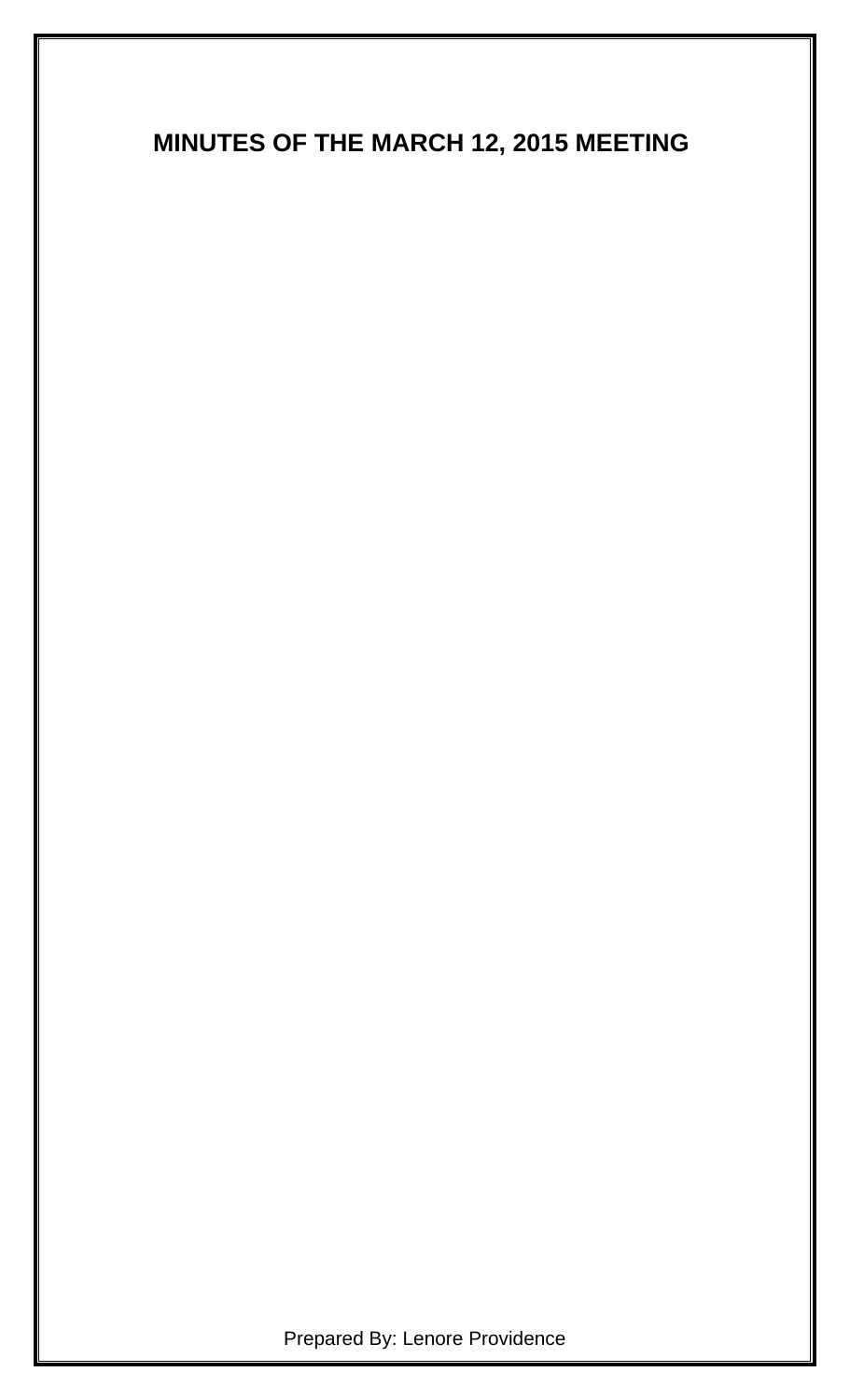#### The Minutes of the 5th Meeting of the Vaughan Committee of Adjustment for the year 2015 **THURSDAY, MARCH 12, 2015**

6:00 p.m.

Present at the meeting were: A. Perrella - Chair H. Zheng – Vice Chair R. Buckler J. Cesario M. Mauti

Members of Staff present:

Todd Coles, Secretary-Treasurer Lenore Providence, Assistant to the Secretary-Treasurer Gillian McGinnis, Planner Brandon Correia, Plans Examiner

### **1. INTRODUCTION OF ADDENDUM REPORTS**

MOVED by M. Mauti Seconded by H. Zheng

That the addendum reports be incorporated into the minutes and be on view at the back of the room in the Report Book.

CARRIED.

### **2. DISCLOSURE OF PECUNIARY INTEREST**

Joe Cesario, declared a pecuniary interest with **Item # 28, A004/15, GIOVANNI CHIODO,** as the agent is his relative.

### **3. ADOPTION OR CORRECTION OF MINUTES**

MOVED by M. Mauti Seconded by H. Zheng

THAT the minutes of the Committee of Adjustment Meeting of **Thursday, February 26, 2015,** be adopted as circulated.

CARRIED.

# **4. ADJOURNMENTS AND/OR DEFERRALS**

On March 11, 2015 an e-mail was received from Bruno Campoli, the agent, requesting that Item 7, **File No. B014/15 – NANCY CAMPOLI, be ADJOURNED to the March 26th, 2015 meeting,** to allow time the Engineering Department to make an on-site visit, in order to submit their comments. VED by M. Mauti<br>
Mended by H. Zheng<br>
The addendum reports be incorporated into the minutes and be on Mew at the back of the room<br>
RRIED.<br>
CLOSURE OF PECUNIARY INTEREST<br>
Cesario, declared a pecuniary interest with Item # 28

On March 9, 2015 the Building Standards Department revised their comments, therefore Item 25, **File No. A076/15 – CHARLIE GRIMA, should be ADJOURNED to the March 26th, 2015 meeting,** as an additional variance was identified and re-circulation and a new notice is required.

On March 5, 2015 revised Building Standards Department comments were received, therefore, item 17, **File No. A040/15, GIL SHCOLYAR, should be ADJOURNED to the March 26th, 2015 meeting,** as an additional variance was identified and re-circulation and a new notice is required.

MOVED by M. Mauti Seconded by H. Zheng

That Item 7, **File No. B014/15 – NANCY CAMPOLI, be ADJOURNED to the April 30th, 2015 meeting.**

That tem 25, **File No. A076/15 – CHARLIE GRIMA, should be ADJOURNED to the March 26th, 2015 meeting.**

That item 17, **File No. A040/15, GIL SHCOLYAR, be ADJOURNED to the March 26th, 2015 meeting.** 

CARRIED.

# **5. ADMINISTRATIVE CORRECTIONS**

None.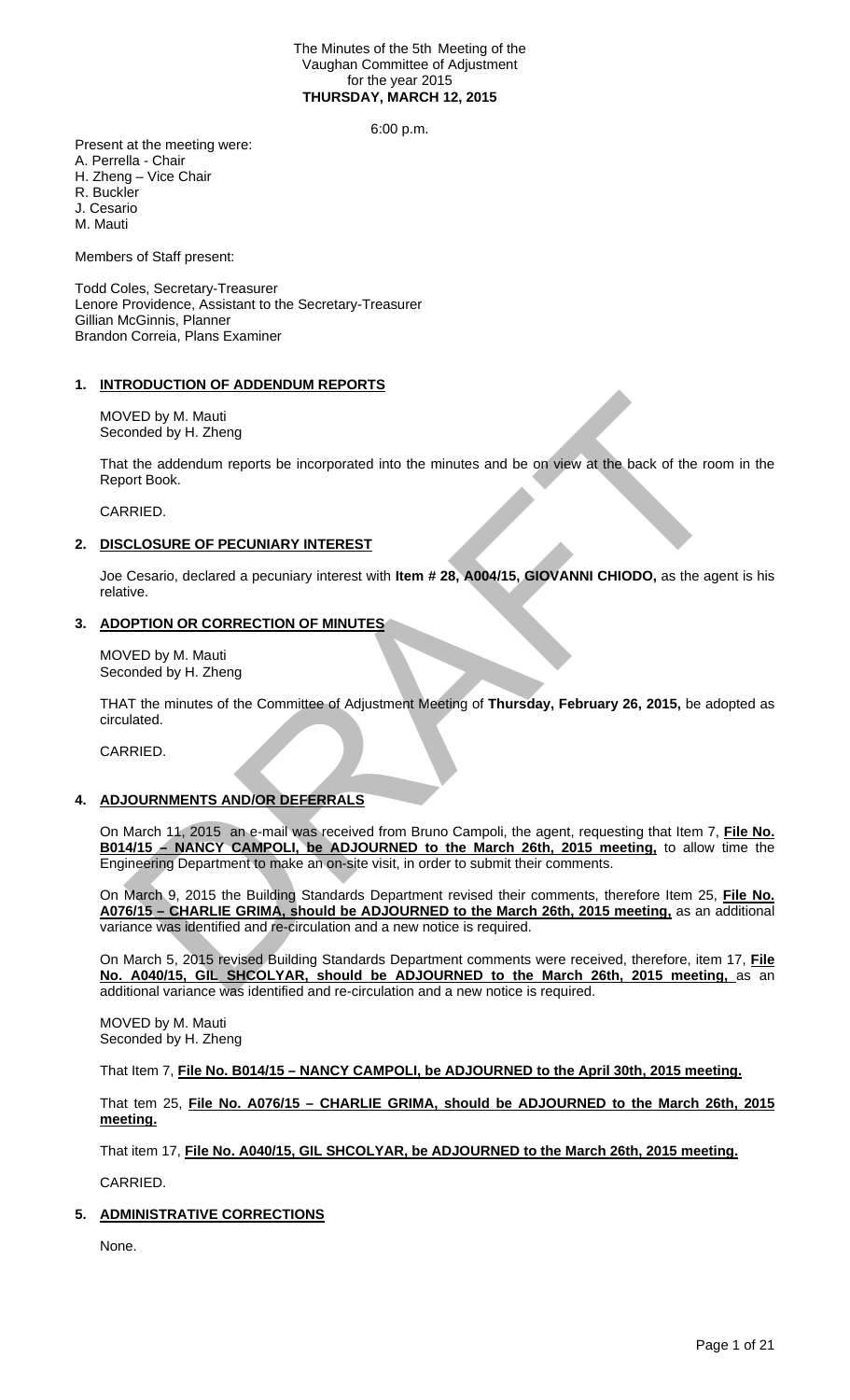### **CONSENT PUBLIC HEARING:**

#### **Item # 6**

| <b>FILE NUMBER:</b> | B012/15                                                                                                                                                                                                                                                                                   |
|---------------------|-------------------------------------------------------------------------------------------------------------------------------------------------------------------------------------------------------------------------------------------------------------------------------------------|
| <b>APPLICANT:</b>   | <b>BOSCO &amp; LORRAINNE MASCARENHAS</b>                                                                                                                                                                                                                                                  |
| <b>PROPERTY:</b>    | Part of Lot 9, Concession 7, (Registered Plan 65R-7866) municipally known as 8336<br>Pine Valley Drive, Woodbridge.                                                                                                                                                                       |
| <b>ZONING:</b>      | The subject lands are currently zoned A, Agricultural under By-law 1-88 as amended.<br>There is a Zoning By-law Amendment Application No. Z.13.037 to rezone the subject<br>property to R1 Residential Zone One under By-law 1-88 a.a These comments are<br>based on the proposed zoning. |

**PURPOSE:** The purpose of this application is to request the consent of the Committee of Adjustment to convey a parcel of land for the creation of a new lot, together with all required easements and right of ways, for residential purposes, and retain lands for residential purposes.

Currently there is one residential building on the subject lands to be demolished.

**MANNI CHAUHAN, the agent appeared on behalf of the applicant gave a brief submission regarding the request.**

No one appeared before the Committee in support of or in opposition to the request.

MOVED by J. Cesario Seconded by H. Zheng

THAT Application No. **B012/15, BOSCO & LORRAINNE MASCARENHAS**, be **APPROVED**, in accordance with the attached sketch

#### **NOTE: All conditions below must be fulfilled and clearance letters must be received by the Secretary-Treasurer** *before* **any cheques can be accepted and Certificate of Official can be issued.**

- 1. The owner shall pay of a Tree Fee, approved by Council as of the date of granting the consent. Payment is to be made by certified cheque, to the satisfaction of the City of Vaughan Development Finance and Investments Department (contact Terry Liuni to have this condition cleared).
- 2. The owner shall pay all taxes as levied. Payment is to be made by certified cheque, to the satisfaction of the City of Vaughan Development Finance and Investments Department (contact Terry Liuni to have this condition cleared).
- 3. That the applicant shall provide the City with an appraisal report and valuation of the subject land (land only) to be prepared by an accredited appraiser. Payment of a Parkland levy to the City in lieu of the deeding of land for park purposes shall be made if a new lot is being created. Said levy is to be 5% of the appraised market value of the subject land as of the date of the Committee of Adjustment giving notice to the applicant of the herein decision. Said levy shall be approved by the Senior Manager of Real Estate. Payment shall be made by certified cheque only. residential purposes.<br>
Currently there is one residential building on the subject lands to be demolished<br>
regarding the request.<br>
No one appeared before the Committee in support of or in opposition to the request.<br>
No one
- 4. That By-law 042-2015 be in full force and effect, if required, to the satisfaction of the Development Planning Department.
- 5. That the Owner shall provide a conceptual site grading and servicing plan for the severed and retained lands, to the satisfaction of the Development Engineering and Infrastructure Planning Services Department. The conceptual plan should identify all existing and/or proposed services, existing and/or proposed grades and include an acceptable driveway access (with a minimum 4.5 metres curb cut at the street line, and/or in conformity with By-Law 1-88, as amended by By-Law 35-2003).
- 6. Submission to the Secretary-Treasurer of **FOUR (4)** white prints of a registered deposited reference plan of survey, showing the subject land which conforms with the application submitted and which shows the dimensions and areas of each part shown on the plan.
- 7. Upon fulfilling and complying with all of the above-noted conditions, the Secretary-Treasurer of the Committee of Adjustment must be provided with a letter **and three (3) copies of a legal size (8.5" by 14") "Schedule Page", in a format satisfactory to the Secretary-Treasurer,** from the Applicant's solicitor confirming the legal description of the subject lands, sufficient for registration purposes **the "Schedule Page" will be an attachment to the Certificate**. Upon being satisfied with said legal description and upon all other conditions for the consent having been satisfied, the Secretary-Treasurer shall provide a Certificate of Official to the applicant in accordance with Section 53(42) of the Planning Act, R.S.O. 1990, as amended.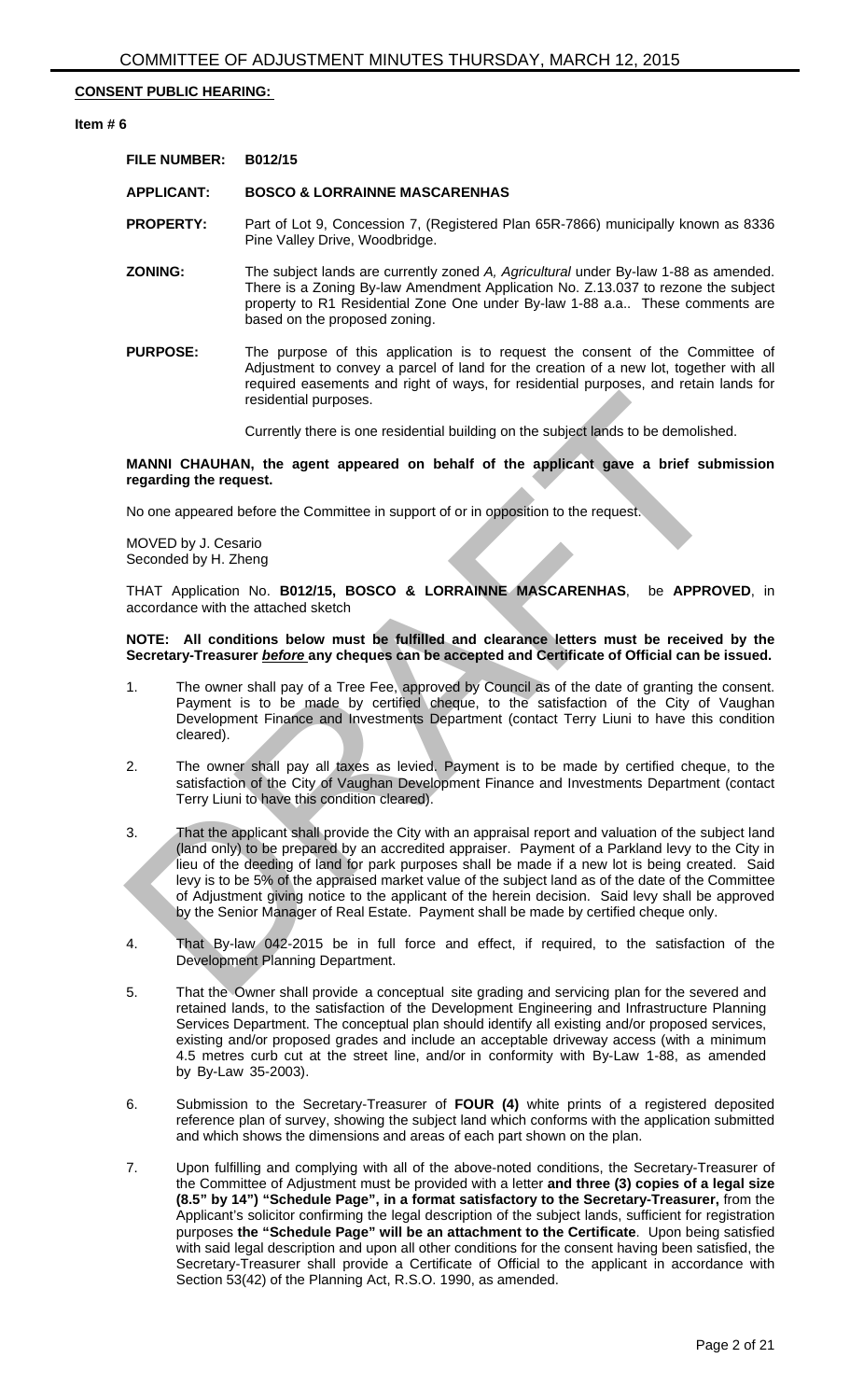# **CONSENT PUBLIC HEARING:** CONSENT PUBLIC HEARING:

#### **Item # 6 Cont'd…**

# **FILE NUMBER: B012/15 APPLICANT: BOSCO & LORRAINNE MASCARENHAS**

- 8. A fee of **\$190.00** made payable to the Treasurer City of Vaughan shall, be submitted to the Secretary Treasurer for the issuance of the Certificate/stamping of the deeds. It will be necessary to allow up to **three (3) working days** after all conditions have been fulfilled and documentation filed. Same day service is also available for an additional cost of **\$145.00, provided all conditions of approval have been fulfilled and all required documents are submitted by 11:30 am that day.**
- 9. Prior to the issuance of a building permit, if required, the applicant shall fulfil and comply with all of the above noted consent conditions.

### Please Note:

- 1. That the payment of the City Development Charge is payable to the City of Vaughan prior to issuance of a building permit in accordance with the Development Charges Act and Citywide Development Charge By-law in effect at time of payment.
- 2. That the payment of Region of York Development Charge is payable to the City of Vaughan prior to issuance of a building permit in accordance with the Development Charges Act and Regional Development Charges By-laws in effect at time of payment.
- 3. That the payment of Education Development Charge is payable to the City of Vaughan prior to issuance of a building permit in accordance with the Development Charges Act and York Region District School Board and York Catholic District School Board Development Charges By-laws in effect at time of payment
- 4. That the payment of applicable Special Area Development Charges are payable to the City of Vaughan prior to issuance of a building permit in accordance with the Development Charges Act and Special Area Development Charge By-laws in effect at time of payment.

|            | Please Note:      |                                          |                                                                                                                                                                                                                                                                                                                                                                                                                                                                                                                                                                                                                                                                                                                                                                                                                                                                                                                                                                                                                                                                                                                                                                                                                                    |
|------------|-------------------|------------------------------------------|------------------------------------------------------------------------------------------------------------------------------------------------------------------------------------------------------------------------------------------------------------------------------------------------------------------------------------------------------------------------------------------------------------------------------------------------------------------------------------------------------------------------------------------------------------------------------------------------------------------------------------------------------------------------------------------------------------------------------------------------------------------------------------------------------------------------------------------------------------------------------------------------------------------------------------------------------------------------------------------------------------------------------------------------------------------------------------------------------------------------------------------------------------------------------------------------------------------------------------|
|            |                   |                                          | 1. That the payment of the City Development Charge is payable to the City of Vaughan prior to<br>issuance of a building permit in accordance with the Development Charges Act and City-<br>wide Development Charge By-law in effect at time of payment.                                                                                                                                                                                                                                                                                                                                                                                                                                                                                                                                                                                                                                                                                                                                                                                                                                                                                                                                                                            |
|            | 2.                |                                          | That the payment of Region of York Development Charge is payable to the City of Vaughan prior<br>to issuance of a building permit in accordance with the Development Charges Act and Regional<br>Development Charges By-laws in effect at time of payment.                                                                                                                                                                                                                                                                                                                                                                                                                                                                                                                                                                                                                                                                                                                                                                                                                                                                                                                                                                         |
|            | 3.                | effect at time of payment                | That the payment of Education Development Charge is payable to the City of Vaughan prior to<br>issuance of a building permit in accordance with the Development Charges Act and York Region<br>District School Board and York Catholic District School Board Development Charges By-laws in                                                                                                                                                                                                                                                                                                                                                                                                                                                                                                                                                                                                                                                                                                                                                                                                                                                                                                                                        |
|            |                   |                                          | 4. That the payment of applicable Special Area Development Charges are payable to the City of<br>Vaughan prior to issuance of a building permit in accordance with the Development Charges Act<br>and Special Area Development Charge By-laws in effect at time of payment.                                                                                                                                                                                                                                                                                                                                                                                                                                                                                                                                                                                                                                                                                                                                                                                                                                                                                                                                                        |
|            | CARRIED.          |                                          |                                                                                                                                                                                                                                                                                                                                                                                                                                                                                                                                                                                                                                                                                                                                                                                                                                                                                                                                                                                                                                                                                                                                                                                                                                    |
|            |                   |                                          |                                                                                                                                                                                                                                                                                                                                                                                                                                                                                                                                                                                                                                                                                                                                                                                                                                                                                                                                                                                                                                                                                                                                                                                                                                    |
| Item $# 8$ |                   | <b>FILE NUMBER:</b>                      | B015/15                                                                                                                                                                                                                                                                                                                                                                                                                                                                                                                                                                                                                                                                                                                                                                                                                                                                                                                                                                                                                                                                                                                                                                                                                            |
|            | <b>APPLICANT:</b> |                                          | <b>TORONTO WALDORF SCHOOL</b>                                                                                                                                                                                                                                                                                                                                                                                                                                                                                                                                                                                                                                                                                                                                                                                                                                                                                                                                                                                                                                                                                                                                                                                                      |
|            | <b>PROPERTY:</b>  |                                          | Part of Lot 14, Concession 2 municipally known as 9100 Bathurst Street, Thornhill.                                                                                                                                                                                                                                                                                                                                                                                                                                                                                                                                                                                                                                                                                                                                                                                                                                                                                                                                                                                                                                                                                                                                                 |
|            | <b>ZONING:</b>    |                                          | The subject lands are zoned A, Agricultural and OS1, Open Space Conservation<br>under Bylaw 1-88 as amended.                                                                                                                                                                                                                                                                                                                                                                                                                                                                                                                                                                                                                                                                                                                                                                                                                                                                                                                                                                                                                                                                                                                       |
|            | <b>PURPOSE:</b>   |                                          | The purpose of this application is to request the consent of the Committee of<br>Adjustment to convey parcel of land as an EASEMENT in favour of the lands to the<br>NORTH to facilitate the maintenance of a proposed storm sewer and stormwater<br>outfall, and retain lands for institutional purposes.                                                                                                                                                                                                                                                                                                                                                                                                                                                                                                                                                                                                                                                                                                                                                                                                                                                                                                                         |
|            |                   | <b>BACKGROUND</b><br><b>INFORMATION:</b> | <b>Other Planning Act Applications</b><br>The land which is the subject in this application was also the subject of another application<br>under the Planning Act:<br><b>Consent Application</b><br>B026/13, B027/13 (Creation of two new lots), B028/13 (Right of Way in favour of lands to<br>the North & West - ADJOURNED SINE DIE December 12, 2013<br>B039/08 APPROVED Oct. 16/08 (Creation of a new lot), Cert. issued Oct 16/09<br>B040/08 APPROVED Oct. 16/08 (Easement in favour of the lands to the north) Cert. issued<br>Oct 16/09<br>B80/90 and B81/90 APPROVED, Aug. 23/90 (easement for access and consent for support<br>housing for seniors, respectively).<br>B9/90 WITHDRAWN, Mar. 1/09 by applicant (60 year lease for senior non-profit apartment)<br>B11/89 APPROVED, Jan. 11/89 (Addition to the north) Deeds Stamped May 3, 1989.<br><b>Minor Variance Application</b><br>A312/13, A313/13 and A314/13 Lot area and lot frontage variances - ADJOURNED SINE<br>DIE December 12, 2013<br>A277/08 APPROVED Oct. 16/08 (lot frontage of 17.5m).<br>V.80.144 APPROVED - Jul 30/80, (Min side yard of 1.52m to shed)<br>A179/97(P) - APPROVED, Jul 24, 1997, to permit the use of a sales office within 400m of |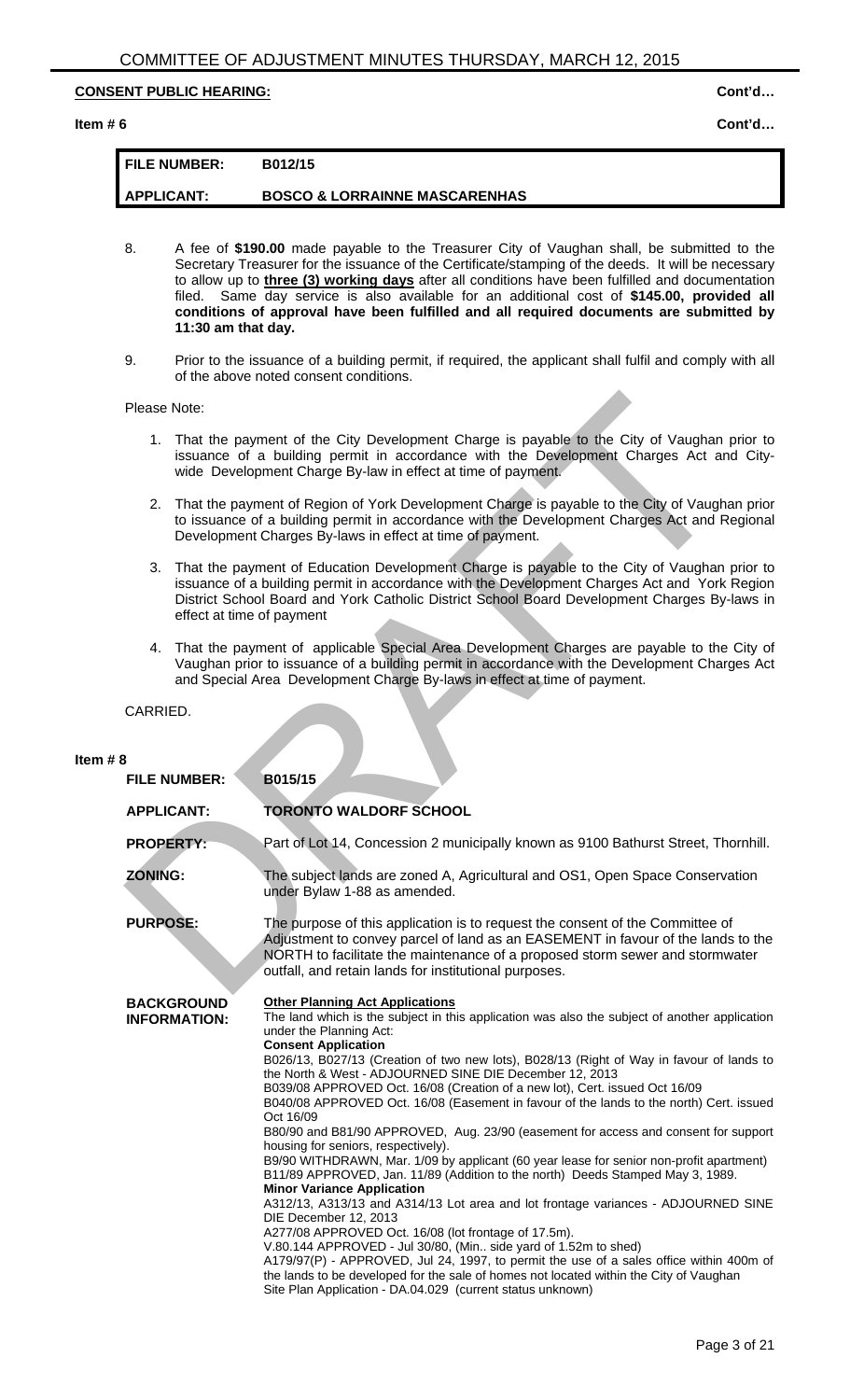# **CONSENT PUBLIC HEARING:** CONSENT PUBLIC HEARING:

**Item # 8 Cont'd…** 

# **FILE NUMBER: B015/15**

**APPLICANT: TORONTO WALDORF SCHOOL** 

**ALISTAR SHIELDS, the agent appeared on behalf of the applicant gave a brief submission regarding the request.**

No one appeared before the Committee in support of or in opposition to the request.

**A request for decision was received from** Hamid Mortazari, 71 Dewpoint Road, Thornhill, ON, L4J 9E1.

MOVED by M. Mauti Seconded by R. Buckler

THAT Application No. **B015/15, TORONTO WALDORF SCHOOL**, be **APPROVED**, in accordance with the attached sketch

**NOTE: All conditions below must be fulfilled and clearance letters must be received by the Secretary-Treasurer** *before* **any cheques can be accepted and Certificate of Official can be issued.** 

- 1. That the owner shall pay all taxes as levied, if required, to the satisfaction of the Reserves & Investments Department. Payment shall be made **by certified cheque**; (contact Terry Liuni in the Reserves & Investments Department to have this condition cleared).
- 2. The Owner shall provide a copy of the deposited 65R-plan showing the proposed easement, and a copy of the executed agreement between the land owners of 9100 and 9130 Bathurst Street, if required, to the satisfaction of the Development Engineering and Infrastructure Planning Services Department. MOVE DW Matture (Mondeleter) and the Secretary Treasurer a letter of undertainted and change the station of the APPROVED, in accordance secretary HOME THAT Application No. B015/15, TORONTO WALDORF SCHOOL, be APPROVED, in a
- 3. The applicant submits the Consent Application review fee of \$1,260.00 payable to the Toronto and Region Conservation Authority, if required, to the satisfaction of the Toronto and Region Conservation Authority.
- 4. That the applicant successfully obtains a TRCA permit pursuant to Ontario Regulation 166/06 for the proposed storm sewer and outfall, if required, to the satisfaction of the Toronto and Region Conservation Authority.
- 5. That the applicant provide to the Secretary Treasurer a letter of undertaking, stating that the **EASEMENT** in question is in favour of lands to the **NORTH.**
- 6. This consent is given on the express understanding that Subsection 3 or Subsection 5 of Section 50 of the Planning Act shall apply to any subsequent conveyance in respect to the subject lands;
- 7. Submission to the Secretary-Treasurer of **FOUR (4)** white prints of a registered deposited reference plan of survey, showing the subject land which conforms with the application submitted and which shows the dimensions and areas of each part shown on the plan;
- 8. Upon fulfilling and complying with all of the above-noted conditions, the Secretary-Treasurer of the Committee of Adjustment must be provided with a letter **and three (3) copies of a legal size (8.5" by 14") "Schedule Page", in a format satisfactory to the Secretary-Treasurer,** from the Applicant's solicitor confirming the legal description of the subject lands, sufficient for registration purposes **the "Schedule Page" will be an attachment to the Certificate**. Upon being satisfied with said legal description and upon all other conditions for the consent having been satisfied, the Secretary-Treasurer shall provide a Certificate of Official to the applicant in accordance with Section 53(42) of the Planning Act, R.S.O. 1990, as amended;
- 9. A fee of **\$190.00** made payable to the Treasurer City of Vaughan shall, be submitted to the Secretary Treasurer for the issuance of the Certificate/stamping of the deeds. It will be necessary to allow up to **three (3) working days** after all conditions have been fulfilled and documentation filed. Same day service is also available for an additional cost of **\$145.00, provided all conditions of approval have been fulfilled and all required documents are submitted by 11:30 am that day;**
- 10. Prior to the issuance of a building permit, if required, the applicant shall fulfil and comply with all of the above noted consent conditions.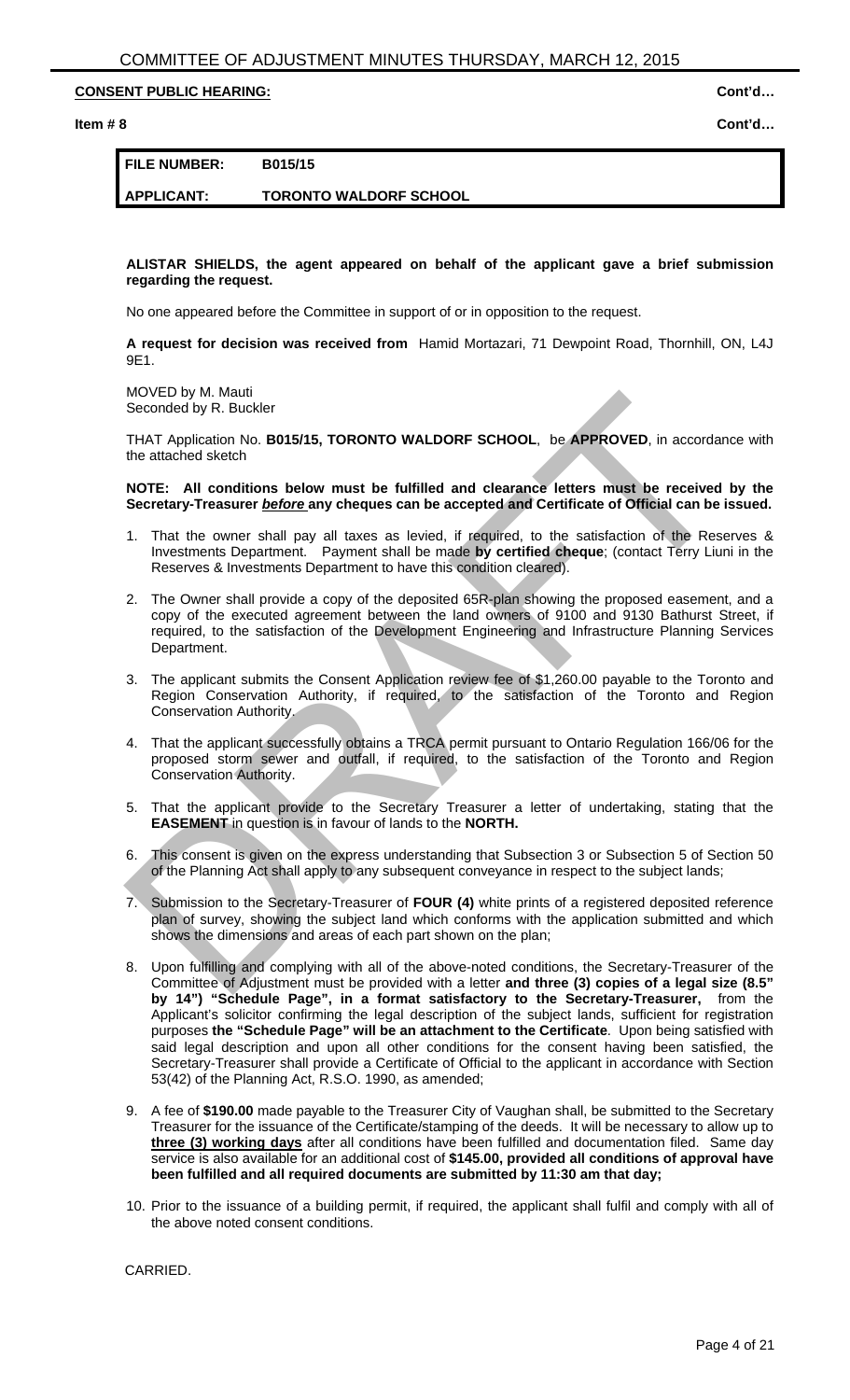# **MINOR VARIANCE PUBLIC HEARING:**

# **Item # 9 FILE NUMBER: A031/15 APPLICANT: FRANLINE INVESTMENTS LTD. PROPERTY:** Part of Lot 10, Concession 4 (Lots 3 & 4, Registered Plan 65M-2696) municipally known as 2891 Langstaff Road, Concord. **ZONING:** The subject lands are zoned EM1, Prestige Employment Area under By-law 1-88 as amended **PURPOSE: To permit the construction of an addition to an existing building, as follows: PROPOSAL:** 1. To permit loading and unloading between a building and a street. **BY-LAW REQUIREMENT:**  1. Loading and unloading shall not be permitted between a building and a street.

### **MATTHEW BALDASSARRA, the agent appeared on behalf of the applicant.**

No one appeared before the Committee in support of or in opposition to the request.

The Committee is of the opinion that the variance sought can be considered minor and is desirable for the appropriate development and use of the land. The general intent and purpose of the By-law and the Official Plan will be maintained.

MOVED by H. Zheng Seconded by J. Cesario

THAT Application No. **A031/15, FRANLINE INVESTMENTS LTD.**, be **APPROVED**, in accordance with the attached sketch and subject to the following conditions:

- 1. That prior to final approval, the Owner shall provide a set of engineering drawings for review, of any works to be constructed on or adjacent to the York Region road, to the Community Planning and Development Services Branch, Attention: Manager, Development Engineering, that includes the following drawings:
	- a) Grading and Servicing;
	- b) Erosion and Siltation Control Plans;
	- c) Landscaping Plans, including tree preservation, relocation and removals;
	- d) Storm Water Management Report;

That prior to final approval the Owner shall submit to the Region, for review and approval, a cost estimate for all the works within Langstaff Road right-of-way, to the satisfaction of the Community Planning and Development Services Branch, if required, to the satisfaction of the Regional Municipality of York.

2. That if the condition(s) listed above is/are not fulfilled and the Building Permit is not applied for within twelve (12) months of the date this decision becomes final and binding, the said decision shall expire and shall be deemed to have been annulled and rescinded by the Committee**.(PLEASE NOTE THAT THIS TIME PERIOD CANNOT BE EXTENDED IN ANY WAY, FAILURE TO MEET THIS DEADLINE WILL RESULT IN REQUIRING A NEW APPLICATION AND FEE.)**  REQUIREMENT:<br>
MATTHEW BALDASSARRA, the agent appeared on behalf of the applicant.<br>
No one appeared before the Committee in support of or in opposition to the request.<br>
The Committee is of the giant of the imaging explicit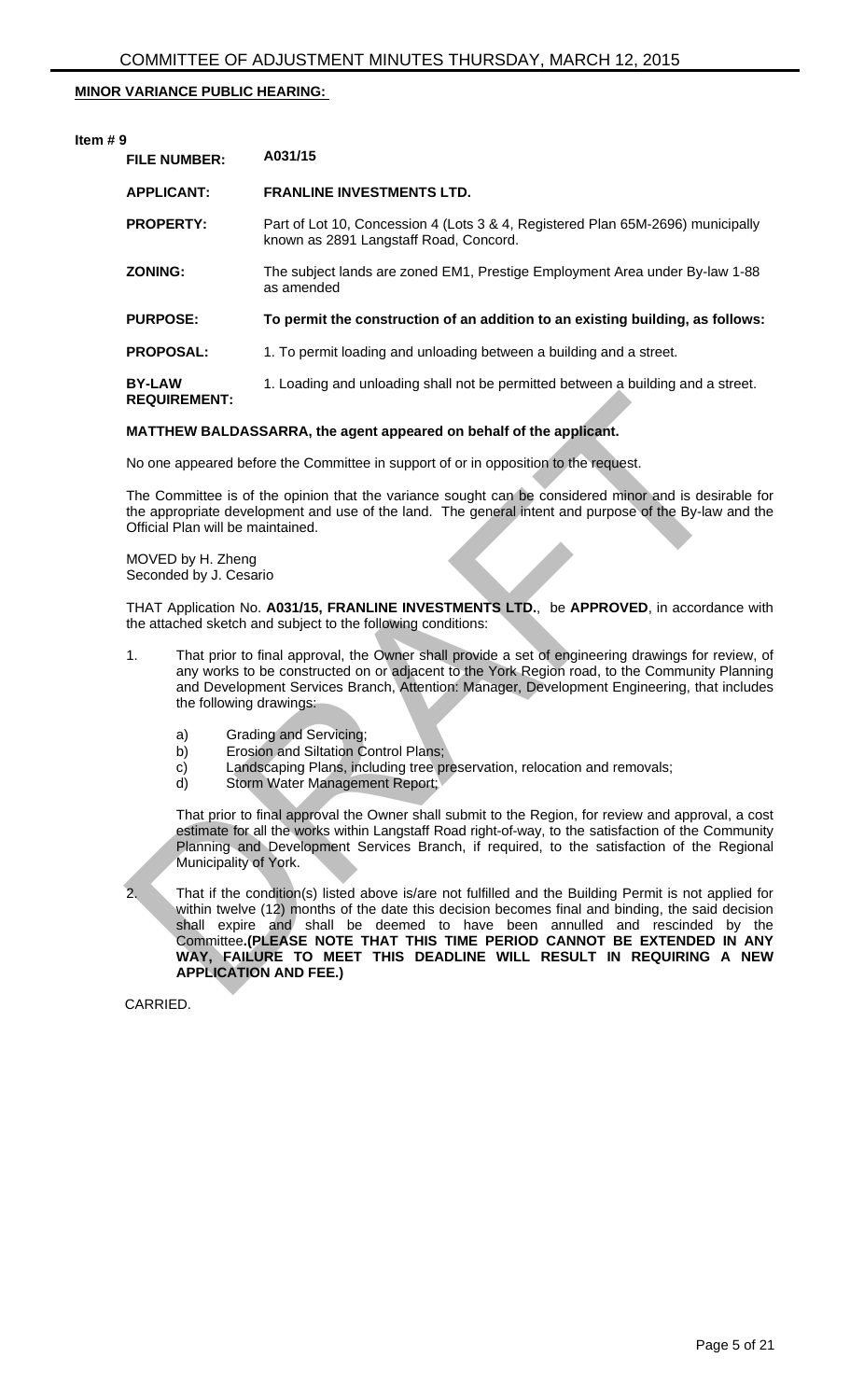# **MINOR VARIANCE PUBLIC HEARING:**

| Item $# 10$                              |                                                                                                                                                                                                                                                                                                                                                                                                                                                       |
|------------------------------------------|-------------------------------------------------------------------------------------------------------------------------------------------------------------------------------------------------------------------------------------------------------------------------------------------------------------------------------------------------------------------------------------------------------------------------------------------------------|
| <b>FILE NUMBER:</b>                      | A054/15                                                                                                                                                                                                                                                                                                                                                                                                                                               |
| <b>APPLICANT:</b>                        | <b>JOSEPHINE ZUCCARO</b>                                                                                                                                                                                                                                                                                                                                                                                                                              |
| <b>PROPERTY:</b>                         | Part of Lot 24, Concession 8 (Part of Lots 13 and 14, Registered Plan 11),<br>municipally known as 6 Napier Street, Kleinburg.                                                                                                                                                                                                                                                                                                                        |
| <b>ZONING:</b>                           | The subject lands are zoned R1, Residential Zone under By-law 1-88 as amended.                                                                                                                                                                                                                                                                                                                                                                        |
|                                          | PRIOR to the hearing the applicant amended the Application, Notice of<br><b>Application and Sketch as follows:</b>                                                                                                                                                                                                                                                                                                                                    |
|                                          | 5. To permit a maximum lot coverage of 32.32% (Dwelling 29.44% & porches<br>$2.88\%$ ).<br><b>NOT</b>                                                                                                                                                                                                                                                                                                                                                 |
|                                          | 5. To permit a maximum lot coverage of 43.88% (Dwelling 30.5%, covered porches<br>2.5% and mostly underground.garage 10.88%)                                                                                                                                                                                                                                                                                                                          |
|                                          | <b>DELETING:</b><br>2. To permit a minimum rear yard setback of 1.0m (to the attached garage).<br>3. To permit a minimum interior side yard setback of 0.6m (to the attached<br>garage).<br>4. To permit a maximum building height of 10.7m.                                                                                                                                                                                                          |
| <b>PURPOSE:</b>                          | To permit the construction of a proposed two-storey single family detached<br>dwelling with an underground garage attached.                                                                                                                                                                                                                                                                                                                           |
| <b>PROPOSAL:</b>                         | 1. To permit a minimum front yard setback of 4.5m (to the dwelling).<br>2. To permit a minimum rear yard setback of 1.0m (to the attached garage).<br>3. To permit a minimum interior side yard setback of 0.6m (to the attached garage).<br>4. To permit a maximum building height of 10.7m.<br>5. To permit a maximum lot coverage of 32.32% (Dwelling 29.44% & porches 2.88%).<br>6. To permit a minimum rear yard setback of 1.2m to the trellis. |
| <b>BY-LAW</b><br><b>REQUIREMENT:</b>     | 1. Minimum front yard setback 7.5m.<br>2. Minimum rear yard setback 7.5m.<br>3. Minimum interior side vard setback 1.5m.<br>4. Maximum building height 9.5m.<br>5. Maximum lot coverage 30%.<br>6. Minimum rear yard setback 2.43m (to trellis)                                                                                                                                                                                                       |
| <b>BACKGROUND</b><br><b>INFORMATION:</b> | <b>Other Planning Act Applications</b><br>The land which is the subject in this application was also the subject of another application<br>under the Planning Act:<br><b>Consent Application:</b><br>B008/13 - APPROVED, May 23, 2013 - creation of a new lot (Certificate Issued)                                                                                                                                                                    |
|                                          | <b>Minor Variance Applications:</b><br>A135/13 - APPROVED, May 23, 2014 - Lot area = 672.65m2<br>$A136/13 - APPROVED$ , May 23, 2014 – Front yard setback to dwelling = 5.39m,<br>Front yard encroachment to chimney 0.70m; Rear yard setback to<br>garage = $5.05m$ , tocarport = $2.42m$ & garage bldg. height = $5.2m$                                                                                                                             |
| request.                                 | MARIO ZUCCARO, appeared on behalf his wife and gave a brief submission regarding the                                                                                                                                                                                                                                                                                                                                                                  |

**Louie Loberti, 14 Napier Street, P.O. Box 211, Kleinburg, Ontario L0J 1C0**, appeared with concerns and referenced his letter of concern that was e-mailed to the Committee earlier that day.

No one else appeared before the Committee in support of or in opposition to the request.

**Letters of objection and concern were received from the following people:** Ron Evangelisti, 9 Napier Street, P.O. Box 571, Kleinburg, Ontario L0J 1C0, and Matthew Parass, 17 Napier Street, Kleinburg, Ontario L0J 1C0.

#### **Discussions took place between Mr. Zuccaro, Mr. Lobertie, Planning Staff, Building Staff and the Committee. The Committee suggested and it was agreed, to add a condition to the application that Cultural Services be satisfied.**

The Committee is of the opinion that the variances sought can be considered minor and are desirable for the appropriate development and use of the land. The general intent and purpose of the By-law and the Official Plan will be maintained.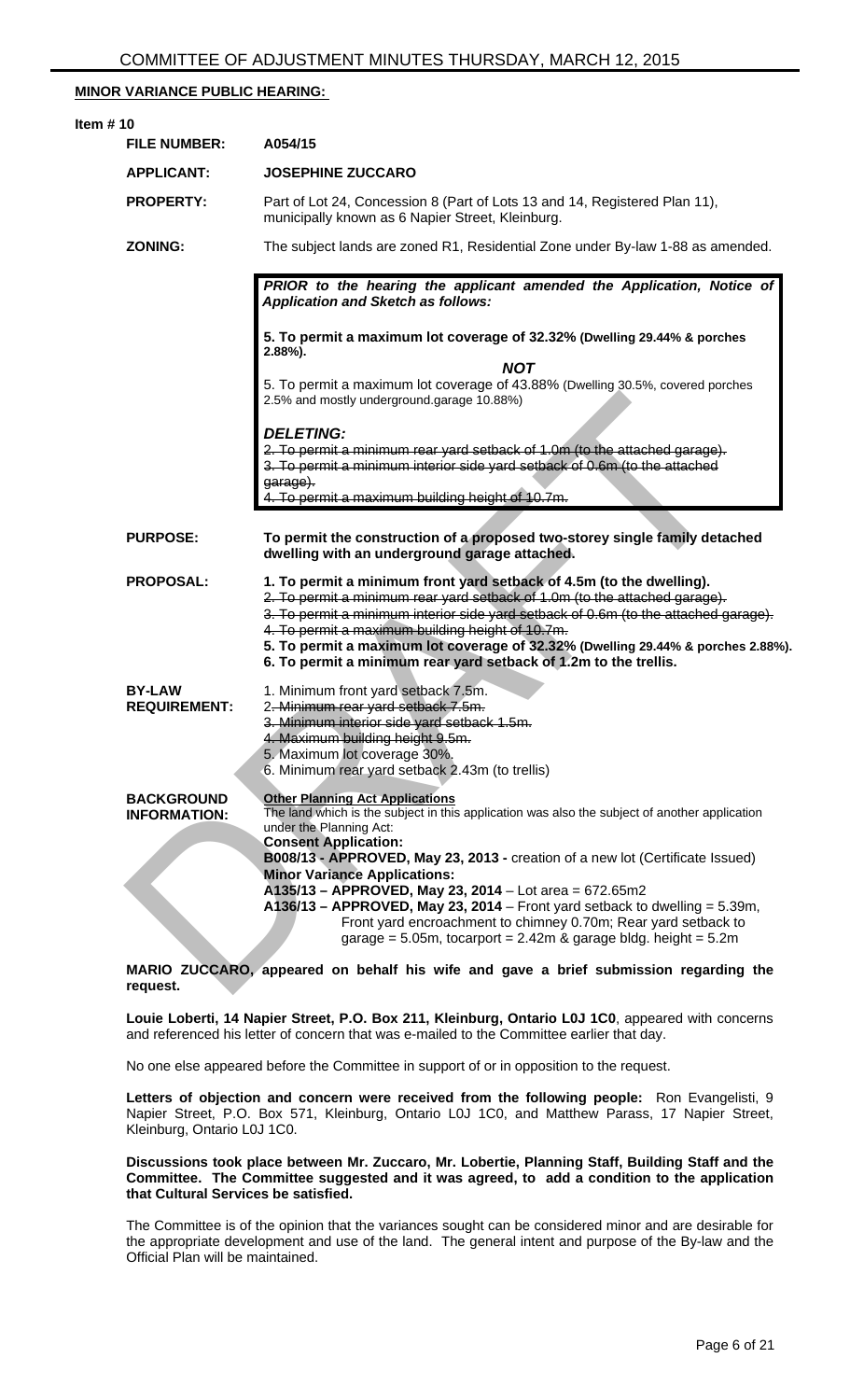**Item # 10 Cont'd…** 

### **FILE NUMBER: A054/15**

# **APPLICANT: JOSEPHINE ZUCCARO**

MOVED by M. Mauti Seconded by J. Cesario

THAT Application No. **A054/15, JOSEPHINE ZUCCARO**, be **APPROVED**, in accordance with the attached sketch and subject to the following conditions:

- 1. That all Cultural Services requirements be met, if required, to the satisfaction of the Development Planning Department;
- 2. That if the condition(s) listed above is/are not fulfilled and the Building Permit is not applied for within twelve (12) months of the date this decision becomes final and binding, the said decision shall expire and shall be deemed to have been annulled and rescinded by the Committee**. (PLEASE NOTE THAT THIS TIME PERIOD CANNOT BE EXTENDED IN ANY WAY, FAILURE TO MEET THIS DEADLINE WILL RESULT IN REQUIRING A NEW APPLICATION AND FEE.)**

#### **Item # 11**

|                                                              | tweive (12) montris of the date this decision becomes final and binding, the said decision shall explie<br>and shall be deemed to have been annulled and rescinded by the Committee. (PLEASE NOTE<br>THAT THIS TIME PERIOD CANNOT BE EXTENDED IN ANY WAY, FAILURE TO MEET THIS<br><b>DEADLINE WILL RESULT IN REQUIRING A NEW APPLICATION AND FEE.)</b>                                                                                                                                                                                                                            |  |
|--------------------------------------------------------------|-----------------------------------------------------------------------------------------------------------------------------------------------------------------------------------------------------------------------------------------------------------------------------------------------------------------------------------------------------------------------------------------------------------------------------------------------------------------------------------------------------------------------------------------------------------------------------------|--|
| CARRIED.                                                     |                                                                                                                                                                                                                                                                                                                                                                                                                                                                                                                                                                                   |  |
| 1                                                            |                                                                                                                                                                                                                                                                                                                                                                                                                                                                                                                                                                                   |  |
| <b>FILE NUMBER:</b>                                          | A059/15                                                                                                                                                                                                                                                                                                                                                                                                                                                                                                                                                                           |  |
| <b>APPLICANT:</b>                                            | <b>BRUNO PERSICHILLI AND ANTONELLA GENOVESI</b>                                                                                                                                                                                                                                                                                                                                                                                                                                                                                                                                   |  |
| <b>PROPERTY:</b>                                             | Part of Lot 17, Concession 6 (Lot 22, Registered Plan 65M-3922), municipally<br>known as 18 Silvestre Avenue, Woodbridge.                                                                                                                                                                                                                                                                                                                                                                                                                                                         |  |
| <b>ZONING:</b>                                               | The subject lands are zoned RV2(WS), Residential Urban Village Zone Two and<br>subject to the provisions of Exception 9(1024) under By-law 1-88 as amended.                                                                                                                                                                                                                                                                                                                                                                                                                       |  |
| <b>PURPOSE:</b>                                              | To permit the mantenace of a existing upper and lower wooden deck,<br>pergola and elevated air conditioning unit.                                                                                                                                                                                                                                                                                                                                                                                                                                                                 |  |
| <b>PROPOSAL:</b>                                             | 1. To permit an architectural element (pergola) with a minimum rear yard setback of<br>0.25m.<br>2. To permit an architectural element (pergola) with a minimum side yard setback of<br>$0.20m$ .<br>3. To permit an uncovered deck (lower deck) with a minimum rear yard setback of<br>0.076m.<br>4. To permit an uncovered deck (lower deck) with a minimum side yard setback of<br>0.076m.<br>5. To permit an uncovered deck (upper deck) and stairs with a minimum rear yard<br>setback of 3.94m.<br>6. To permit an A/C unit with a minimum side yard setback of 0.2 metres. |  |
| <b>BY-LAW</b><br><b>REQUIREMENT:</b>                         | 1. A minimum rear yard setback of 2.95 metres is required to an architectural element.<br>2. A minimum side yard setback of 2.95 metres is required to an architectural element.<br>3. A minimum rear yard setback of 4.2 metres is required to an uncovered deck.<br>4. A minimum side yard setback of 1.2 metres is required to an uncovered deck.<br>5. A minimum rear yard setback of 4.2 metres is required to an uncovered deck and<br>stairs.<br>6. A minimum side yard setback of 1.2 metres is required to an A/C unit.                                                  |  |
| BRUNO PERSICHILLI, the applicant appeared on his own behalf. |                                                                                                                                                                                                                                                                                                                                                                                                                                                                                                                                                                                   |  |

No one appeared before the Committee in support of or in opposition to the request.

**A request for decision was received from** Muhommad Afzal, 7 Silvestre Avenue, Woodbridge, ON, L4H 3K1.

**During discussion between Mr. Persichilli and the Committee, the Committee suggested and it was agreed to adjourn the application as per the request of Engineering and Planning Departments, due to current weather conditions impeding their ability to conduct a site visit.** 

MOVED by M. Mauti Seconded by H. Zheng

THAT Application No. **A059/15, BRUNO PERSICHILLI AND ANTONELLA GENOVESI**, be **ADJOURNED, to the APRIL 30, 2015 meeting.**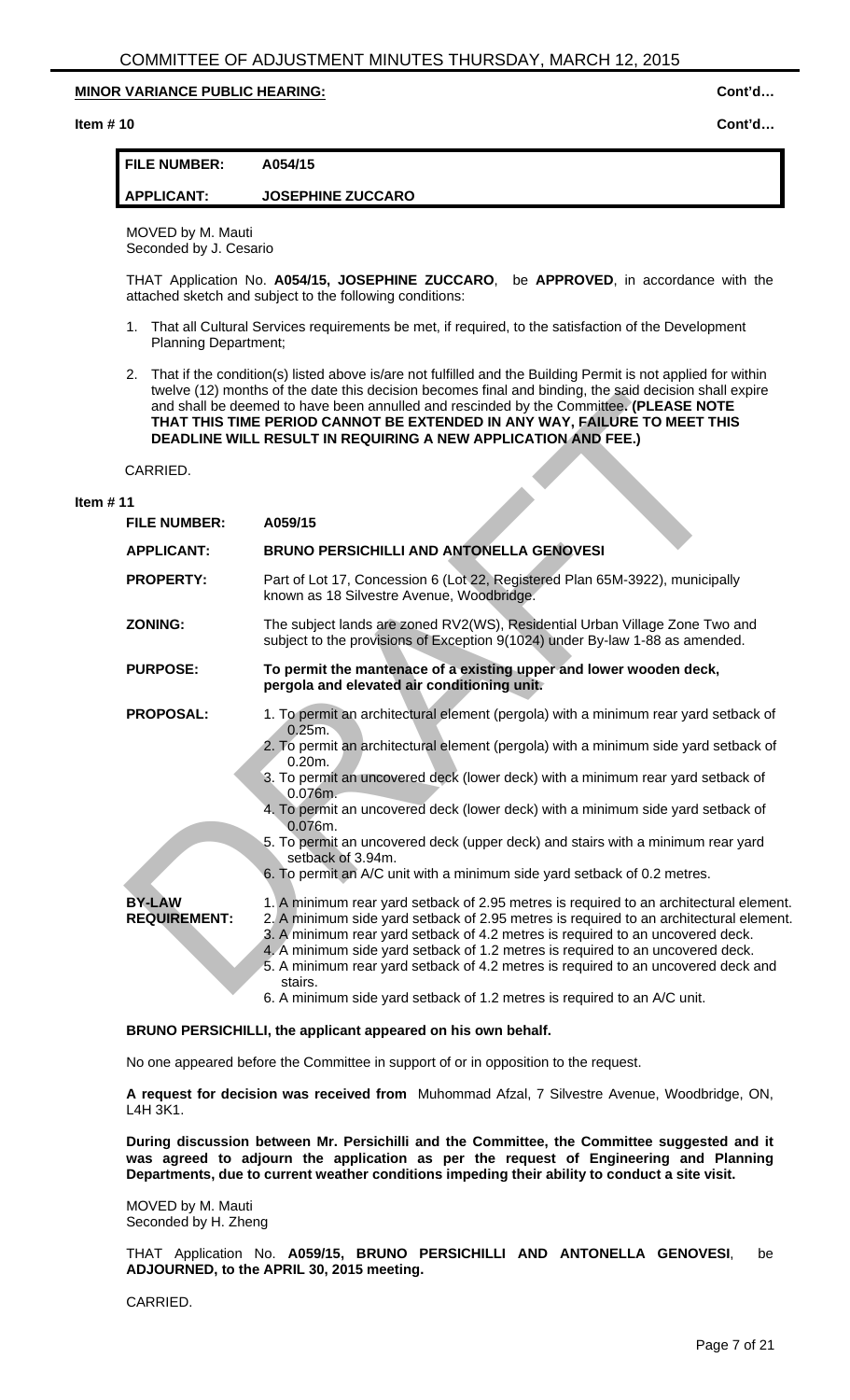| Item $# 12$ | <b>FILE NUMBER:</b>                                    | A060/15                                                                                                                                                                                                                                                                                                                                                                                                                                                                                                                                              |
|-------------|--------------------------------------------------------|------------------------------------------------------------------------------------------------------------------------------------------------------------------------------------------------------------------------------------------------------------------------------------------------------------------------------------------------------------------------------------------------------------------------------------------------------------------------------------------------------------------------------------------------------|
|             | <b>APPLICANT:</b>                                      | <b>MAJOR MACKENZIE PROPERTY LTD</b>                                                                                                                                                                                                                                                                                                                                                                                                                                                                                                                  |
|             | <b>PROPERTY:</b>                                       | Part of Lot 20, Concession 4 (Part 1) municipally known as 2933 Major Mackenzie<br>Drive West, Maple                                                                                                                                                                                                                                                                                                                                                                                                                                                 |
|             | <b>ZONING:</b>                                         | The subject lands are zoned C2, General Commercial Zone and subject to the<br>provisions of Exception 9(1106) under By-law 1-88 as amended.                                                                                                                                                                                                                                                                                                                                                                                                          |
|             | <b>PURPOSE:</b>                                        | To permit the construction of a new bank (to replace the former bank) and<br>minor additions to Shoppers Drug Mart and Pizza Pizza, as follows:                                                                                                                                                                                                                                                                                                                                                                                                      |
|             | <b>PROPOSAL:</b>                                       | 1. To permit a minimum of five (5) car stacking lane spaces leading to a drive-<br>through ATM machine.<br>2. To permit a total of 270 parking spaces for a temporary period of three (3)<br>years during the construction of the proposed Building 'D'.<br>3. To permit a minimum landscaped strip width of 2.8 metres abutting Major<br>Mackenzie Drive and 1.7 metres abutting Jane Street (after Regional Road<br>Widening).<br>4. To permit a minimum setback of 4.2 metres from Jane Street (after Regional<br>Road Widening) to Building 'A'. |
|             | <b>BY-LAW</b><br><b>REQUIREMENT:</b>                   | 1. A minimum of eight (8) car stacking lane spaces is required for a drive<br>through.<br>2. A minimum of 315 parking spaces are required during the construction of new<br>Building 'D'.<br>3. A minimum landscaped strip width of 6.0 metres is required along a lot line<br>abutting a street.<br>4. A minimum setback of 6.0 metres is required from Jane Street.                                                                                                                                                                                |
|             | <b>BACKGROUND</b><br><b>INFORMATION:</b>               | <b>Other Planning Act Applications</b><br>The land which is the subject in this application was also the subject of another application<br>under the Planning Act:<br>Consent Application B19/01 - APPROVED January 25, 2001 - create a new lot for<br>commercial purposes.                                                                                                                                                                                                                                                                          |
|             |                                                        | IAN RUTLEDGE, the agent appeared on behalf of the applicant.                                                                                                                                                                                                                                                                                                                                                                                                                                                                                         |
|             |                                                        | No one appeared before the Committee in support of or in opposition to the request.                                                                                                                                                                                                                                                                                                                                                                                                                                                                  |
|             | Official Plan will be maintained.<br>MOVED by M. Mauti | The Committee is of the opinion that the variances sought can be considered minor and are desirable for<br>the appropriate development and use of the land. The general intent and purpose of the By-law and the                                                                                                                                                                                                                                                                                                                                     |
|             | Seconded by R. Buckler                                 |                                                                                                                                                                                                                                                                                                                                                                                                                                                                                                                                                      |
|             |                                                        | THAT Application No. A060/15, MAJOR MACKENZIE PROPERTY LTD, be APPROVED, in accordance<br>with the sketches attached and subject to the following conditions:                                                                                                                                                                                                                                                                                                                                                                                        |
|             | 1.                                                     | That Site Development File DA.13.113 be approved by Vaughan Council, if required, to the<br>satisfaction of the Development Planning Department.                                                                                                                                                                                                                                                                                                                                                                                                     |
|             |                                                        | That prior to final approval the Quiner shall gares that the following lands will be conveyed to Vork                                                                                                                                                                                                                                                                                                                                                                                                                                                |

#### **IAN RUTLEDGE, the agent appeared on behalf of the applicant.**

- 1. That Site Development File DA.13.113 be approved by Vaughan Council, if required, to the satisfaction of the Development Planning Department.
- That prior to final approval, **the Owner shall agree** that the following lands will be conveyed to York Region for public highway purposes, free of all costs and encumbrances, to the satisfaction of York Region Solicitor:
	- a) a widening across the full frontage of the site where it abuts **Major Mackenzie Drive** of sufficient width to provide a minimum of 22.5 metres from the centreline of construction of **Major Mackenzie Drive**.
	- b) a widening across the full frontage of the site where it abuts **Jane Street** of sufficient width to provide a minimum of 22.5 metres from the centreline of construction of **Jane Street**.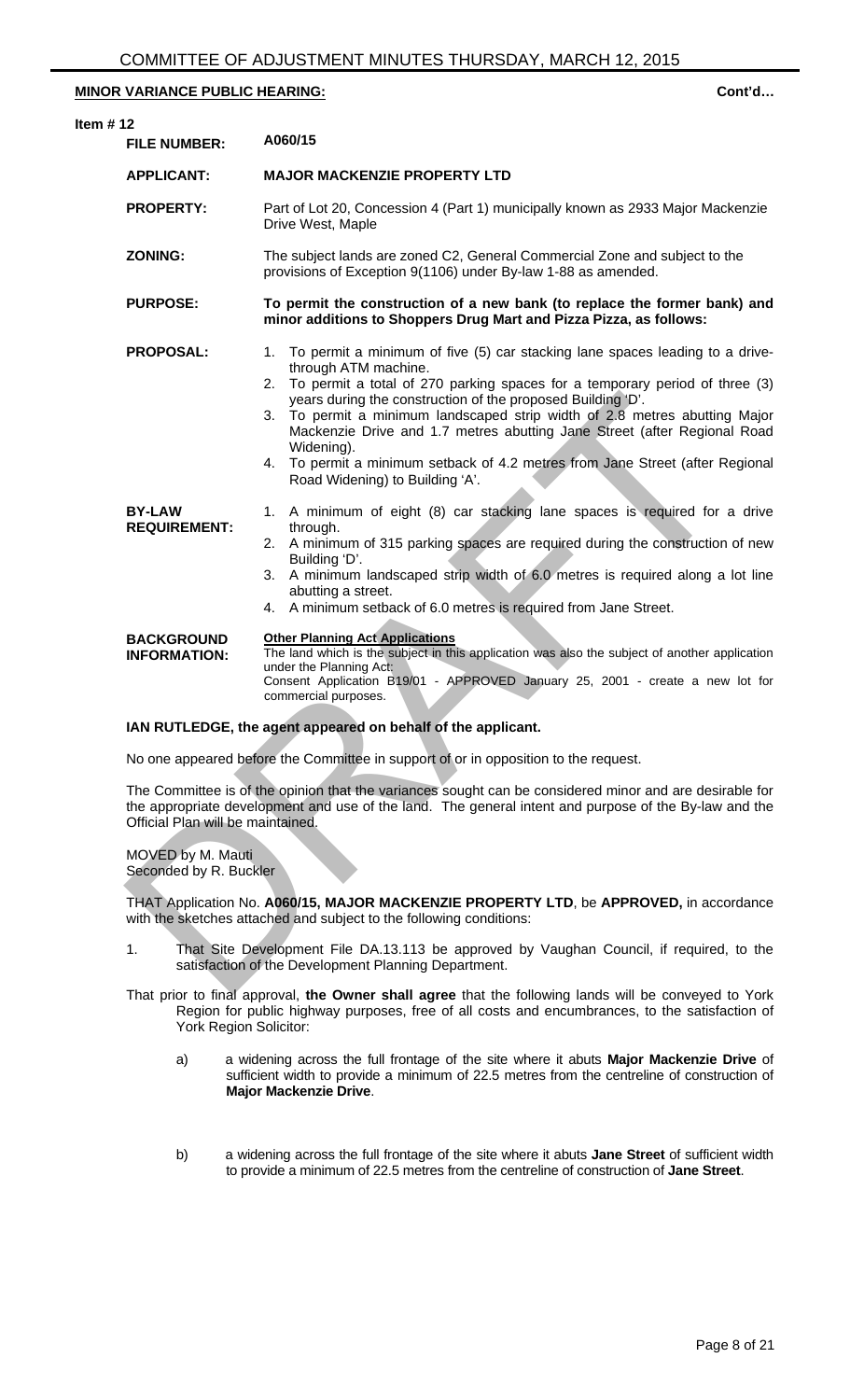**Item # 12 Cont'd…** 

# **FILE NUMBER: A060/15**

**APPLICANT: MAJOR MACKENZIE PROPERTY LTD** 

The Region requires the applicant to submit, in general accordance with the requirements of the Environmental Protection Act and O. Reg. 153/04 Records of Site Condition Part XV.1 of the Act (as amended) ("O. Reg. 153/04"), a Phase I environmental site assessment ("Phase I ESA") of the Owner's lands that are the subject of the application, including the lands to be conveyed to the Region (the "Conveyance Lands"). The Phase I ESA cannot be more than 2 years old as of the actual date title to the Conveyance Lands is transferred to the Region. If the Phase I ESA is linked to different phases of development and there will be multiple conveyances of lands, the Phase I ESA prepared in respect of a specific conveyance and phase of development cannot be more than two years old as of the actual date of transfer of title to the Region. If a Phase I ESA is or would be more than two years old as of the actual date of transfer of title to the Region, the Phase I ESA will need to be either updated or a new Phase I ESA obtained by the Owner in accordance with the requirements of this section. The Region, at its discretion, may require further study, investigation, assessment and delineation to determine whether any remedial or other action is required regardless of the findings or conclusions of the Phase I ESA. Any Phase II environmental site assessment required by or submitted to the Region must be prepared in general accordance with the requirements of O. Reg. 153/04 (as noted above). Reliance on the Phase I ESA and any subsequent environmental reports or other documentation prepared in respect of the environmental condition of the lands must be provided to the Region and: (i) will be addressed to "The Regional Municipality of York"; (ii) contain wording to the effect that the Region is entitled to rely on such reports or documentation in their entirety; and (iii) the terms and conditions of the reliance extended (including any wording seeking to limit liability) must be satisfactory to the Region. mass I ESA preparato in respect or a specific conveyance and phass at orevelopment can<br>note than two years oid as of the actual date of transfer of tile to the Region. If a Phass<br>Is or vouble more than two years oid as of

The Owner shall also provide the Region's Community Planning and Development Services Branch with a certified written statement from the Owner or the Owner's authorized representative that no contaminant, pollutant, waste of any nature, hazardous substance, toxic substance, dangerous goods, or other substance or material defined or regulated under applicable environmental laws is present at, on, in or under lands to be conveyed to the Region (including soils, substrata, surface water and groundwater, as applicable): (i) at the time of conveyance, at a level or concentration that exceeds the Environmental Protection Act O. Reg. 153/04 (as amended) full depth generic site condition standards applicable to the intended use of such lands by the Region or any other remediation standards published or administered by governmental authorities applicable to the intended land use; and (ii) in such a manner, condition or state, or is emanating or migrating from such lands in a way, that would contravene applicable environmental laws.

The preparation and delivery of the Phase I ESA, any subsequent environmental reports, other documentation, reliance and the Owner's certified written statement shall be provided at no cost to the Region, if required, to the satisfaction of the Regional Municipality of York.

3. That if the condition(s) listed above is/are not fulfilled and the Building Permit is not applied for within twelve (12) months of the date this decision becomes final and binding, the said decision shall expire and shall be deemed to have been annulled and rescinded by the Committee**.(PLEASE NOTE THAT THIS TIME PERIOD CANNOT BE EXTENDED IN ANY WAY, FAILURE TO MEET THIS DEADLINE WILL RESULT IN REQUIRING A NEW APPLICATION AND FEE.)**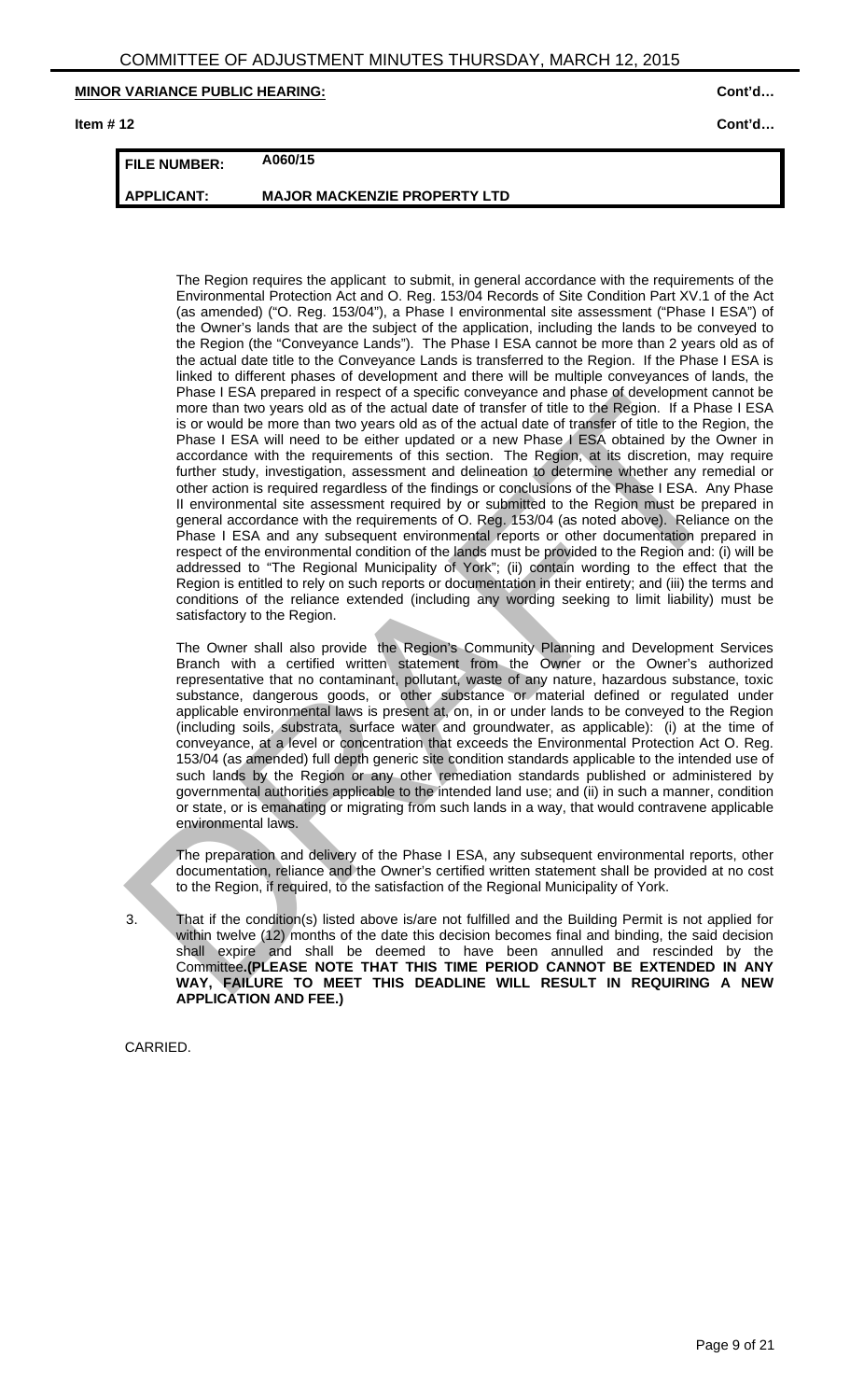| ltem # 13 | <b>FILE NUMBER:</b>                      | A061/15                                                                                                                                                                                                                                                                                                                                                                                                                                                                                                                                                                                                                                                                                                                                                                                                                                                                                                                                                                                                                                                                                                                                                                                                                                                                                                                   |
|-----------|------------------------------------------|---------------------------------------------------------------------------------------------------------------------------------------------------------------------------------------------------------------------------------------------------------------------------------------------------------------------------------------------------------------------------------------------------------------------------------------------------------------------------------------------------------------------------------------------------------------------------------------------------------------------------------------------------------------------------------------------------------------------------------------------------------------------------------------------------------------------------------------------------------------------------------------------------------------------------------------------------------------------------------------------------------------------------------------------------------------------------------------------------------------------------------------------------------------------------------------------------------------------------------------------------------------------------------------------------------------------------|
|           | <b>APPLICANT:</b>                        | <b>TORONTO HEBREW MEMORIAL PARK</b>                                                                                                                                                                                                                                                                                                                                                                                                                                                                                                                                                                                                                                                                                                                                                                                                                                                                                                                                                                                                                                                                                                                                                                                                                                                                                       |
|           | <b>PROPERTY:</b>                         | Part of Lot 27, Concession 2 municipally known as 10953 Dufferin Street, Maple                                                                                                                                                                                                                                                                                                                                                                                                                                                                                                                                                                                                                                                                                                                                                                                                                                                                                                                                                                                                                                                                                                                                                                                                                                            |
|           | <b>ZONING:</b>                           | The subject lands are zoned OS2, Open Space Park Zone, ORM, Oak Ridges<br>Moraine Zone, and OS5, Open Space Environmental Protection Zone, and subject<br>to the provisions of Exception 9(781) under By-law 1-88 as amended.                                                                                                                                                                                                                                                                                                                                                                                                                                                                                                                                                                                                                                                                                                                                                                                                                                                                                                                                                                                                                                                                                             |
|           | <b>PURPOSE:</b>                          | To permit the construction of improvements, additions and an accessory structure<br>for a cemetary building.                                                                                                                                                                                                                                                                                                                                                                                                                                                                                                                                                                                                                                                                                                                                                                                                                                                                                                                                                                                                                                                                                                                                                                                                              |
|           | <b>PROPOSAL:</b>                         | 1. To permit use of the building for cemetery receptions and funeral services (but<br>not to include the preparation of the bodies), washrooms, serving of food<br>(prepared off-site) and beverages.<br>2. To permit use of the building for cemetery administration purposes, including<br>office space, meeting rooms and client facilities.<br>3. To permit construction of an accessory building detached from the main building<br>to be erected closer to the front lot line than the main use or building on the<br>same lot to be used in conjunction with cemetery receptions and funeral<br>services.<br>4. To permit the cemetery road and landscaping layout as it has been configured in<br>its present form notwithstanding Schedules E-861 and E-861A.<br>Note: The present road layout is described in a Site Plan on page SP-1, dated<br>December 15, 2014, by David Fujiwara Architect. (submitted in this application)<br>Note: The present landscape layout is described in a Vegetation Analysis site<br>plan, June 16, 1997, by Terraplan Landscape Architects, and as proposed at<br>the front around the adjacent front property as described in a Planting Plan, LP-<br>101 and Plant Schedule, LP-100, dated 2014-05-01, by Terraplan Landscape<br>Architects. (submitted in this application) |
|           | <b>BY-LAW</b><br><b>REQUIREMENT:</b>     | 1. The lands designated "CEMETERY" on Schedule E-861 shall be used only for<br>the purpose of a cemetery, and only in accordance with the provisions of<br>Exception no. 9(781).<br>2. The lands designated "CEMETERY" on Schedule E-861 shall be used only for<br>the purpose of a cemetery, and only in accordance with the provisions of<br>Exception no. 9(781).<br>3. An accessory building (detached or attached) shall not be erected closer to the<br>front lot line than the main use or building on the same lot.<br>4. The cemetery road and landscaping layout shall be as prescribed in Schedules<br>E-861 and E-861A.                                                                                                                                                                                                                                                                                                                                                                                                                                                                                                                                                                                                                                                                                       |
|           | <b>BACKGROUND</b><br><b>INFORMATION:</b> | <b>Other Planning Act Applications</b><br>The land which is the subject in this application was also the subject of another application<br>under the Planning Act:<br><b>Minor Variance Application</b><br>A196/86 - REFUSED August 27 1987 - to permit interment to be undertaken in<br>that portion of the property shown as drainage tributary on Schedule "A" of By-Law<br>102-72, notwithstanding, Section 1(c), Subsection (b) of By-law 102-72 states that<br>no interment shall be permitted within fifty feet of any boundary line of the<br>"cementary" lands or within any part of the lands shown as "drainage tributary".<br><b>Zoning By-Law Amendment</b><br>Z.145.87 - to amend by-law 2523, amended 102-72, to permit interment within +/-<br>2 acre area zoned Drainage Tributary. Approved with provisions August 21, 1972                                                                                                                                                                                                                                                                                                                                                                                                                                                                             |
|           | the request.                             | DAVID FUJIWARA ARCHITECT, the agent appeared with Lou Greenbaum, and spoke on behalf of                                                                                                                                                                                                                                                                                                                                                                                                                                                                                                                                                                                                                                                                                                                                                                                                                                                                                                                                                                                                                                                                                                                                                                                                                                   |

Mr. Robert A. Kenedy, 87 Giorgia Crescent, Maple, L6A 4R2, appeared with concerns.

No one appeared before the Committee in support of or in opposition to the request.

 **The Committee suggested and it was agreed to STAND DOWN the application to give Mr. Kenedy an opportunity to meet and speak with both Mr. Fujiwara and Mr. Greenbaum, to have his questions answered, before appearing before the Committee.** 

MOVED by M. Mauti Seconded by J. Cesario

THAT Application No. **A061/15, TORONTO HEBREW MEMORIAL PARK**, be **STOOD DOWN, and heard later in the hearing.**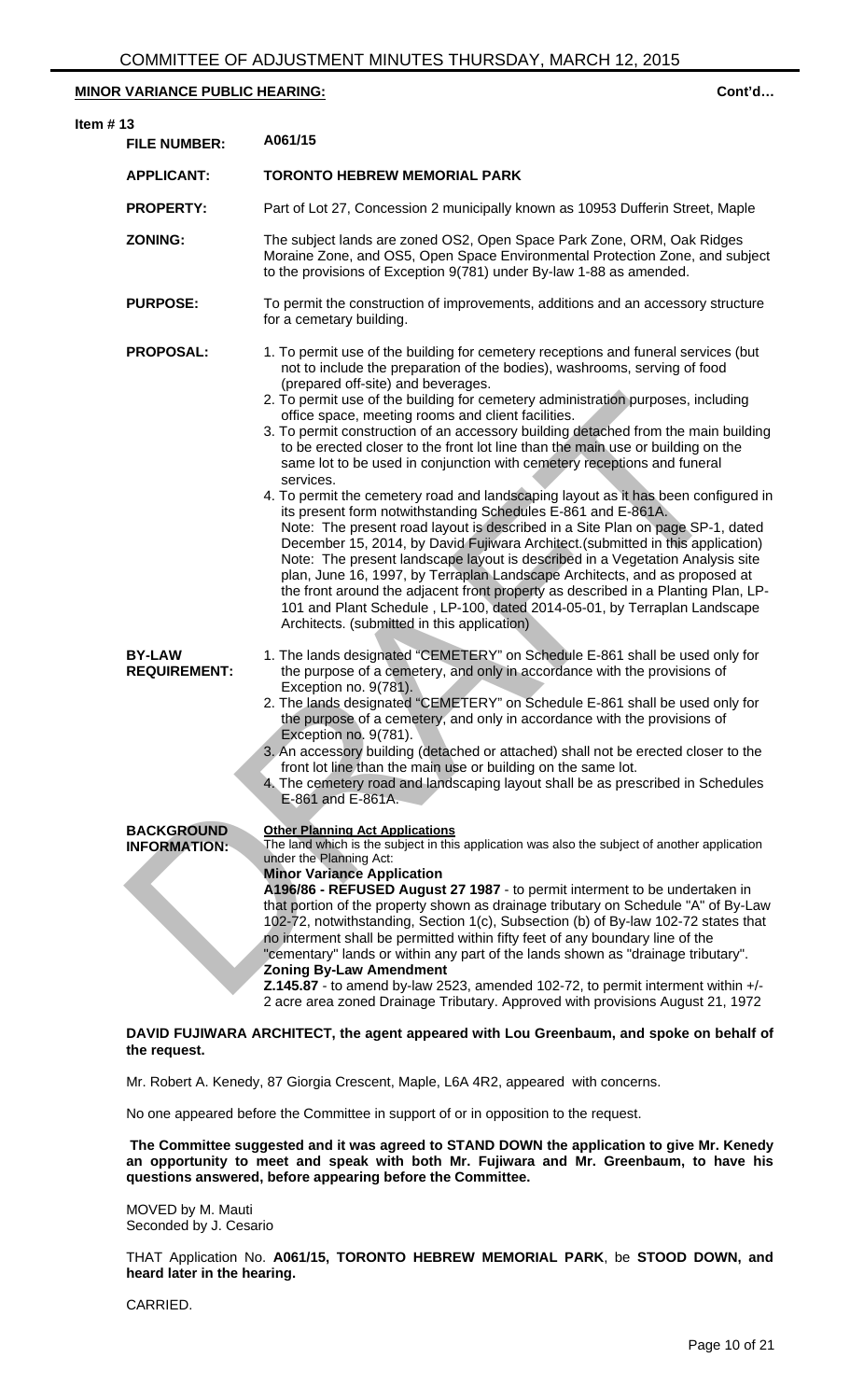**Item** 

| #14                                                                                                                                                                                                                                                                                                                                                                                                                                                                         |                                                                                                                                                                                 |  |
|-----------------------------------------------------------------------------------------------------------------------------------------------------------------------------------------------------------------------------------------------------------------------------------------------------------------------------------------------------------------------------------------------------------------------------------------------------------------------------|---------------------------------------------------------------------------------------------------------------------------------------------------------------------------------|--|
| <b>FILE NUMBER:</b>                                                                                                                                                                                                                                                                                                                                                                                                                                                         | A062/15                                                                                                                                                                         |  |
| <b>APPLICANT:</b>                                                                                                                                                                                                                                                                                                                                                                                                                                                           | <b>KULDEEP GUPTA</b>                                                                                                                                                            |  |
| <b>PROPERTY:</b>                                                                                                                                                                                                                                                                                                                                                                                                                                                            | Part of Lot 26, Concession 9 (Lot 4, Registered Plan No. 65M-4129) municipally<br>known 165 Richard Lovat Court, Kleinburg                                                      |  |
| <b>ZONING:</b>                                                                                                                                                                                                                                                                                                                                                                                                                                                              | The subject lands are zoned RR, Rural Residential Zone, and subject to the<br>provisions of Exception 9(1303) under By-law 1-88 as amended.                                     |  |
| <b>PURPOSE:</b>                                                                                                                                                                                                                                                                                                                                                                                                                                                             | To permit the construction of an accessory structure and extension of house.                                                                                                    |  |
| <b>PROPOSAL:</b>                                                                                                                                                                                                                                                                                                                                                                                                                                                            | 1. To permit a floor area of a maximum of 72.10 m2 for the accessory building.<br>2. To permit a maximum lot coverage of 12.85% (10.96% dwelling, 1.89%<br>accessory building). |  |
| <b>BY-LAW</b><br><b>REQUIREMENT:</b>                                                                                                                                                                                                                                                                                                                                                                                                                                        | 1. A maximum floor area of 67.0m2 is permitted.<br>2. A maximum lot coverage of 10% is permitted.                                                                               |  |
| <b>BACKGROUND</b><br><b>INFORMATION:</b>                                                                                                                                                                                                                                                                                                                                                                                                                                    | <b>Other Planning Act Applications</b><br>The land which is the subject in this application was also the subject of another application<br>under the Planning Act:              |  |
|                                                                                                                                                                                                                                                                                                                                                                                                                                                                             | Minor Variance Application<br>A217/12 - APPROVED July 26, 2012 - To permit a maximum building height of<br>12.02 metres to the top of a flat roof.                              |  |
|                                                                                                                                                                                                                                                                                                                                                                                                                                                                             | BIRJU BHAVSAR, the agent appeared on behalf of the applicant.                                                                                                                   |  |
|                                                                                                                                                                                                                                                                                                                                                                                                                                                                             | No one appeared before the Committee in support of or in opposition to the request.                                                                                             |  |
| The Committee is of the opinion that the variances sought can be considered minor and are desirable for<br>the appropriate development and use of the land. The general intent and purpose of the By-law and th<br>Official Plan will be maintained.                                                                                                                                                                                                                        |                                                                                                                                                                                 |  |
| MOVED by M. Mauti<br>Seconded by R. Buckler                                                                                                                                                                                                                                                                                                                                                                                                                                 |                                                                                                                                                                                 |  |
| THAT Application No. A062/15, KULDEEP GUPTA, be APPROVED, in accordance with the sketche<br>attached and subject to the following conditions:                                                                                                                                                                                                                                                                                                                               |                                                                                                                                                                                 |  |
| 1. The applicant submits the variance application fee of \$315.00 payable to the Toronto and Region<br>Conservation Authority, if required, to the satisfaction of the Toronto and Region Conservation<br>Authority.                                                                                                                                                                                                                                                        |                                                                                                                                                                                 |  |
| That if the condition(s) listed above is/are not fulfilled and the Building Permit is not applied for within<br>2.<br>twelve (12) months of the date this decision becomes final and binding, the said decision shall expire<br>and shall be deemed to have been annulled and rescinded by the Committee. (PLEASE NOTE<br>THAT THIS TIME PERIOD CANNOT BE EXTENDED IN ANY WAY, FAILURE TO MEET THIS<br><b>DEADLINE WILL RESULT IN REQUIRING A NEW APPLICATION AND FEE.)</b> |                                                                                                                                                                                 |  |
| CARRIED.                                                                                                                                                                                                                                                                                                                                                                                                                                                                    |                                                                                                                                                                                 |  |
| # 15                                                                                                                                                                                                                                                                                                                                                                                                                                                                        |                                                                                                                                                                                 |  |

# **BIRJU BHAVSAR, the agent appeared on behalf of the applicant.**

- 1. The applicant submits the variance application fee of \$315.00 payable to the Toronto and Region Conservation Authority, if required, to the satisfaction of the Toronto and Region Conservation Authority.
- 2. That if the condition(s) listed above is/are not fulfilled and the Building Permit is not applied for within twelve (12) months of the date this decision becomes final and binding, the said decision shall expire and shall be deemed to have been annulled and rescinded by the Committee**. (PLEASE NOTE THAT THIS TIME PERIOD CANNOT BE EXTENDED IN ANY WAY, FAILURE TO MEET THIS DEADLINE WILL RESULT IN REQUIRING A NEW APPLICATION AND FEE.)**

### **Item # 15**

| <b>FILE NUMBER:</b> | A063/15                                                                                                                  |
|---------------------|--------------------------------------------------------------------------------------------------------------------------|
| <b>APPLICANT:</b>   | <b>ELIZABETH RUBY KOURI</b>                                                                                              |
| <b>PROPERTY:</b>    | Part of Lot 5, Concession 2 (Lot 98, Registered Plan No. 65M-2231) municipally<br>known as 44 White Boulevard, Thornhill |
| ZONING:             | The subject lands are zoned R5, Residential, under By-law 1-88 subject to<br>Exception 9(488) as amended.                |
| <b>PURPOSE:</b>     | To permit the construction of a driveway widening and maintenance of a gazebo<br>and air conditioner unit.               |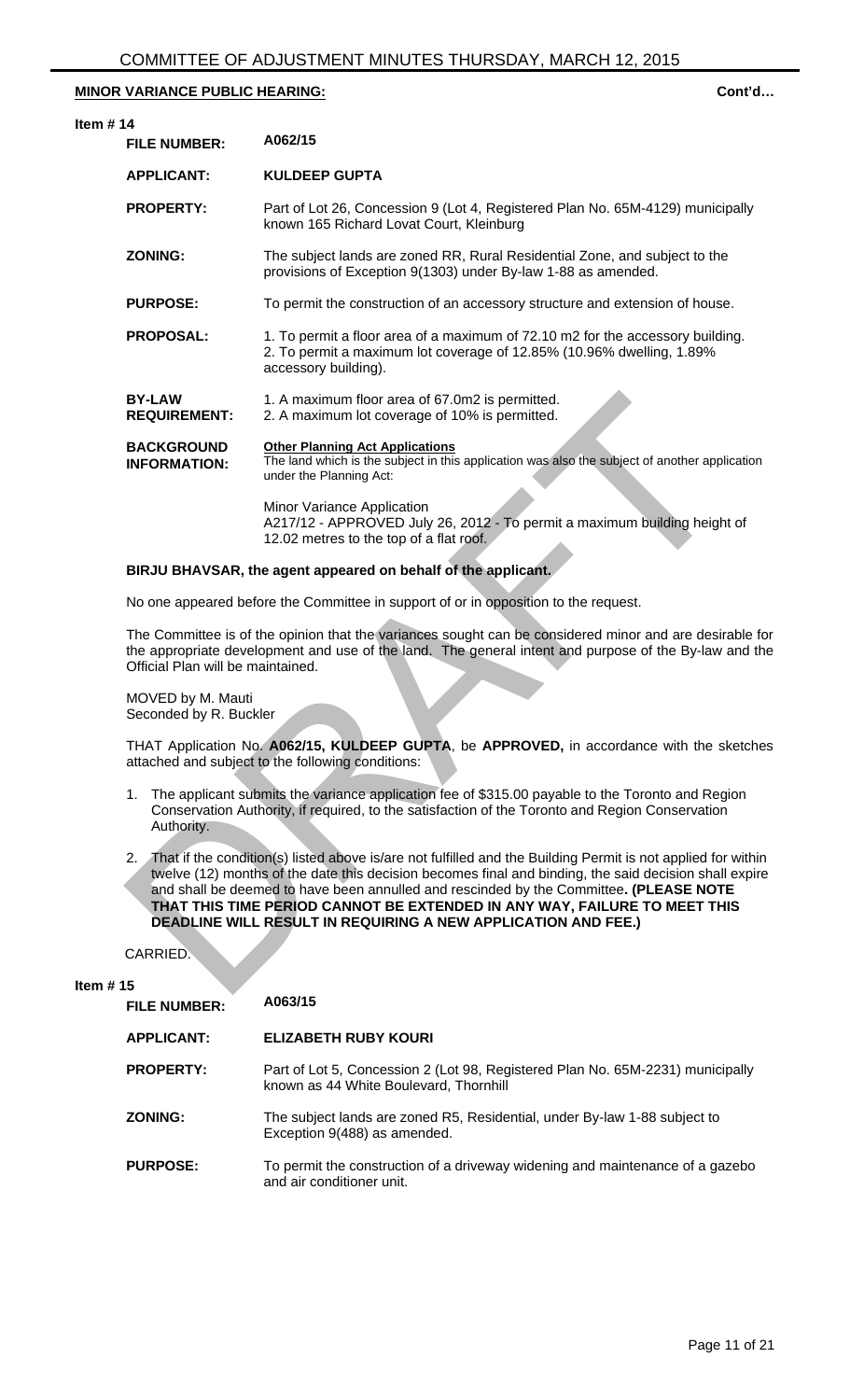#### **Item # 15 Cont'd…**

| <b>FILE NUMBER:</b>                                                                                                                                                                                                                                                                                                                                                                                                                                                  | A063/15                                                                                                                                                                                                          |  |
|----------------------------------------------------------------------------------------------------------------------------------------------------------------------------------------------------------------------------------------------------------------------------------------------------------------------------------------------------------------------------------------------------------------------------------------------------------------------|------------------------------------------------------------------------------------------------------------------------------------------------------------------------------------------------------------------|--|
| <b>APPLICANT:</b>                                                                                                                                                                                                                                                                                                                                                                                                                                                    | <b>ELIZABETH RUBY KOURI</b>                                                                                                                                                                                      |  |
|                                                                                                                                                                                                                                                                                                                                                                                                                                                                      |                                                                                                                                                                                                                  |  |
|                                                                                                                                                                                                                                                                                                                                                                                                                                                                      | PRIOR to the hearing the applicant amended the Sketch as follows:                                                                                                                                                |  |
|                                                                                                                                                                                                                                                                                                                                                                                                                                                                      | 1. Maximum driveway width $= 5.4$ m                                                                                                                                                                              |  |
|                                                                                                                                                                                                                                                                                                                                                                                                                                                                      | <b>NOT</b> Maximum driveway width = $7.6m$<br>2. Minimum landscaped area of front yard = 25.9%%                                                                                                                  |  |
|                                                                                                                                                                                                                                                                                                                                                                                                                                                                      | NOT Minimum landscaped area of front yard = 33%                                                                                                                                                                  |  |
| <b>PROPOSAL:</b>                                                                                                                                                                                                                                                                                                                                                                                                                                                     | 1. Minimum rear yard setback to gazebo = 5.6m<br>2. Minimum interior sideyard setback to $A/C$ unit = 0.86m<br>3. Maximum driveway width = $5.4m$ $7.6m$<br>4. Minimum landscaped area of front yard = 25.9% 47% |  |
| <b>BY-LAW</b><br><b>REQUIREMENT:</b>                                                                                                                                                                                                                                                                                                                                                                                                                                 | 1. Minimum rear yard setback to gazebo = $7.5m$<br>2. Minimum interior sideyard setback to $A/C$ unit = 1.2m<br>3. Maximum driveway width $= 3.75$ m<br>4. Minimum landscaped area of front yard = 33%           |  |
| ELIZABETH RUBY KOURI, the applicant appeared with Brian Snow, 75 Alexis Boulevard, North<br>York, Ontario, M3H 2P6, who gave a brief submission regarding the request and a completed<br>request for decision form.                                                                                                                                                                                                                                                  |                                                                                                                                                                                                                  |  |
|                                                                                                                                                                                                                                                                                                                                                                                                                                                                      | No one appeared before the Committee in support of or in opposition to the request.                                                                                                                              |  |
| A request for decision was received from Paul Orichefstu, 22 Wolverton Avenue, Toronto, , Ontario,<br>M4J 3W8.                                                                                                                                                                                                                                                                                                                                                       |                                                                                                                                                                                                                  |  |
| The Committee is of the opinion that the variances sought can be considered minor and are desirable for<br>the appropriate development and use of the land. The general intent and purpose of the By-law and the<br>Official Plan will be maintained.                                                                                                                                                                                                                |                                                                                                                                                                                                                  |  |
| MOVED by J. Cesario<br>Seconded by H. Zheng                                                                                                                                                                                                                                                                                                                                                                                                                          |                                                                                                                                                                                                                  |  |
| THAT Application No. A063/15, ELIZABETH RUBY KOURI, be APPROVED, in accordance with the<br>sketches attached and subject to the following conditions:                                                                                                                                                                                                                                                                                                                |                                                                                                                                                                                                                  |  |
| The applicant submits the variance application fee of \$85.00 payable to the Toronto and Region<br>1.<br>Conservation Authority, if required, to the satisfaction of the Toronto and Region Conservation<br>Authority.                                                                                                                                                                                                                                               |                                                                                                                                                                                                                  |  |
| That if the condition(s) listed above is/are not fulfilled and the Building Permit is not applied for within<br>2.<br>twelve (12) months of the date this decision becomes final and binding, the said decision shall expire<br>and shall be deemed to have been annulled and rescinded by the Committee. (PLEASE NOTE<br>THAT THIS TIME PERIOD CANNOT BE EXTENDED IN ANY WAY, FAILURE TO MEET THIS<br>DEADLINE WILL RESULT IN REQUIRING A NEW APPLICATION AND FEE.) |                                                                                                                                                                                                                  |  |

- 1. The applicant submits the variance application fee of \$85.00 payable to the Toronto and Region Conservation Authority, if required, to the satisfaction of the Toronto and Region Conservation Authority.
- 2. That if the condition(s) listed above is/are not fulfilled and the Building Permit is not applied for within twelve (12) months of the date this decision becomes final and binding, the said decision shall expire and shall be deemed to have been annulled and rescinded by the Committee**. (PLEASE NOTE THAT THIS TIME PERIOD CANNOT BE EXTENDED IN ANY WAY, FAILURE TO MEET THIS DEADLINE WILL RESULT IN REQUIRING A NEW APPLICATION AND FEE.)**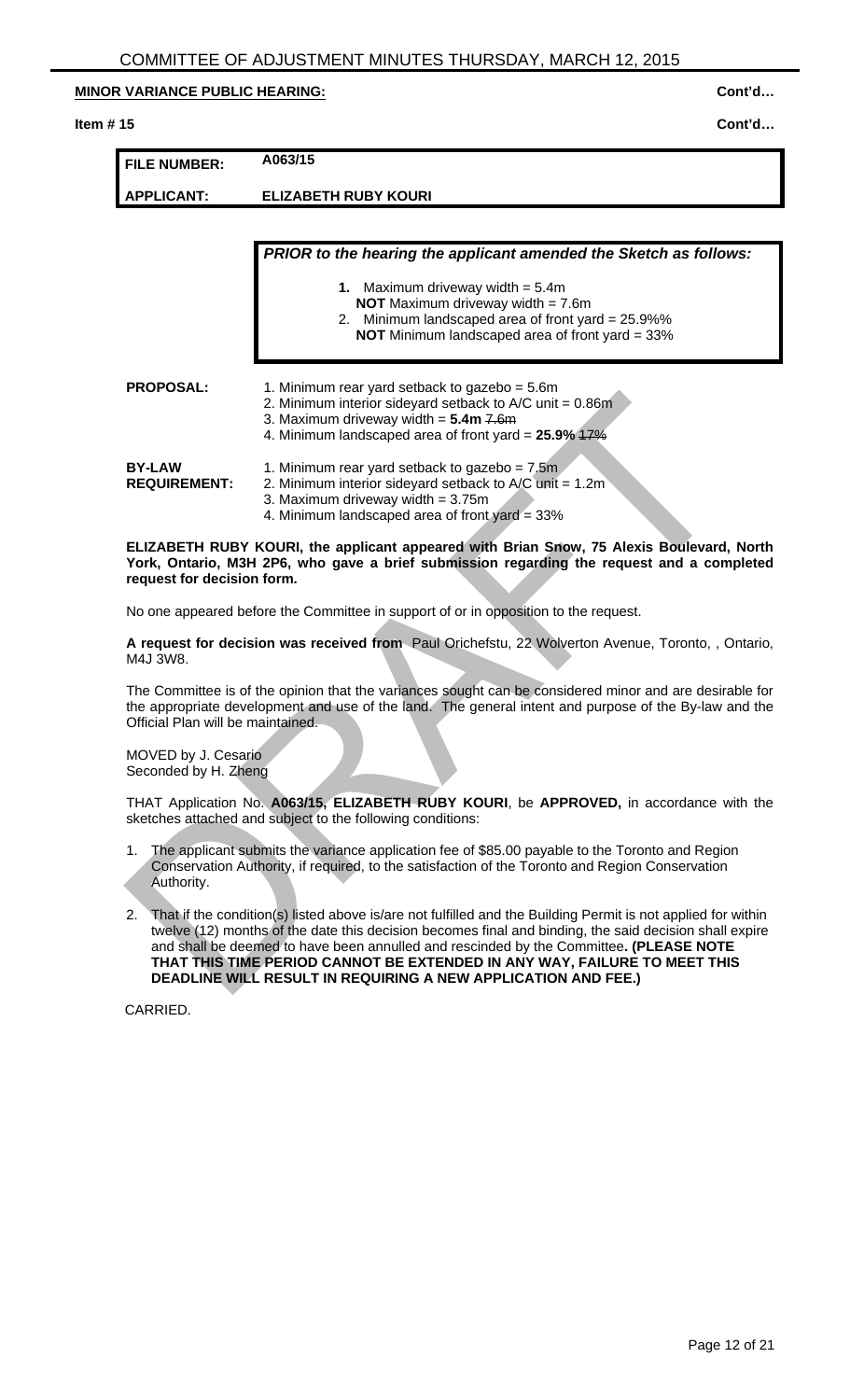#### **Item # 16**

| <b>FILE NUMBER:</b>                  | A066/15                                                                                                                                          |
|--------------------------------------|--------------------------------------------------------------------------------------------------------------------------------------------------|
| <b>APPLICANT:</b>                    | <b>MARIA PITTARI</b>                                                                                                                             |
| <b>PROPERTY:</b>                     | Part of Lot 5, Concession 8, (Lots 16 & 17, Registered Plan 65M-2464),<br>municipally known as 181 Woodstream Boulevard, Unit #2, Woodbridge.    |
| <b>ZONING:</b>                       | The subject lands are zoned EM2, General Employment Area Zone and subject to<br>the provisions of Exception 9(463) under By-law 1-88 as amended. |
| <b>PURPOSE:</b>                      | To permit the maintenance of an existing Unit #2 within an existing one and<br>two-storey industrial building.                                   |
| <b>PROPOSAL:</b>                     | 1. To permit a unit to have two (2) uses (a public garage on the main floor and a<br>car brokerage on the 2nd floor) and two (2) users.          |
| <b>BY-LAW</b><br><b>REQUIREMENT:</b> | 1. The by-law definition of unit means a building or part of a building that is used<br>for one (1) purpose by one (1) user.                     |

#### **AUSILIA SPANO, the agent appeared on behalf of the applicant.**

|             | <b>BY-LAW</b><br><b>REQUIREMENT:</b>                                                | 1. The by-law definition of unit means a building or part of a building that is used<br>for one (1) purpose by one (1) user.                                                                                                      |  |
|-------------|-------------------------------------------------------------------------------------|-----------------------------------------------------------------------------------------------------------------------------------------------------------------------------------------------------------------------------------|--|
|             |                                                                                     | AUSILIA SPANO, the agent appeared on behalf of the applicant.                                                                                                                                                                     |  |
|             | No one appeared before the Committee in support of or in opposition to the request. |                                                                                                                                                                                                                                   |  |
|             | Official Plan will be maintained.                                                   | The Committee is of the opinion that the variance sought can be considered minor and is desirable for<br>the appropriate development and use of the land. The general intent and purpose of the By-law and the                    |  |
|             | MOVED by J. Cesario<br>Seconded by H. Zheng                                         |                                                                                                                                                                                                                                   |  |
|             | sketch                                                                              | THAT Application No. A066/15, MARIA PITTARI, be APPROVED, in accordance with the attached                                                                                                                                         |  |
|             | CARRIED.                                                                            |                                                                                                                                                                                                                                   |  |
| Item $# 17$ |                                                                                     |                                                                                                                                                                                                                                   |  |
|             | <b>FILE NUMBER:</b>                                                                 | A067/15                                                                                                                                                                                                                           |  |
|             | <b>APPLICANT:</b>                                                                   | <b>ESPERANZA ANGEL</b>                                                                                                                                                                                                            |  |
|             | <b>PROPERTY:</b>                                                                    | Part of Lot 29, Concession 1 (Lot 135, Registered Plan No. M-2008) municipally<br>known as 79 Thornbury Circle, Thornhill                                                                                                         |  |
|             |                                                                                     | DURING the hearing the agent amended the Application, Notice of<br><b>Application and Sketch as follows:</b>                                                                                                                      |  |
|             |                                                                                     | 2. Maximum driveway width = $4.847m$                                                                                                                                                                                              |  |
|             |                                                                                     | <b>NOT</b><br>2. Maximum driveway width $= 5.4$ m                                                                                                                                                                                 |  |
|             |                                                                                     | <b>DELETING:</b><br>Minimum front yard landscaping = 28.74% (with 71.33% soft landscaping)                                                                                                                                        |  |
|             | <b>ZONING:</b>                                                                      | The subject lands are zoned RM1, Multiple Residential, under By-law 1-88 subject<br>to Exception 9(471) as amended.                                                                                                               |  |
|             | <b>PURPOSE:</b>                                                                     | To permit the maintenance of an existing shed and parking requirement.                                                                                                                                                            |  |
|             | <b>PROPOSAL:</b>                                                                    | 1. Minimum front yard landscaping = 28.74% (with 71.33% soft landscaping)<br>2. Maximum driveway width $= 4.847m$<br>3. Minimum rear yard setback to shed = $0.99m$<br>4. Minimum interior side yard setback to $a/c$ unit = 0.3m |  |
|             | <b>BY-LAW</b><br><b>REQUIREMENT:</b>                                                | 1. Minimum front yard landscaping = 33% (with 60.00% soft landscaping)<br>2. Maximum driveway width = 3.5m<br>3. Minimum rear yard setback to shed = $7.5m$<br>4. Minimum interior side yard setback to $a/c$ unit = 1.2m         |  |

**CARLOS SALAZAR, the agent appeared on behalf of the applicant gave a brief submission regarding the request.**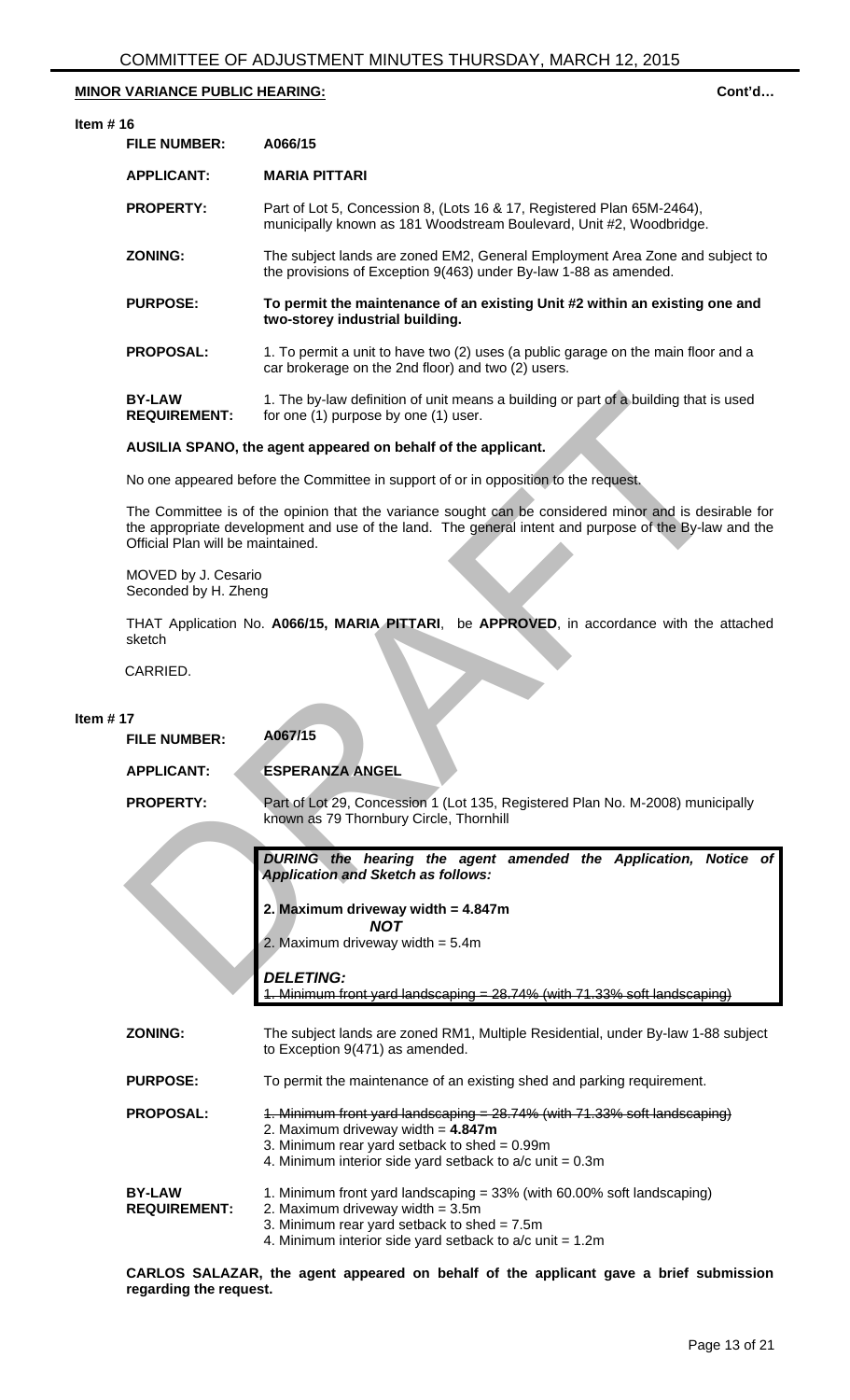#### **Item # 17 Cont'd…**

# **FILE NUMBER: A067/15**

**APPLICANT: ESPERANZA ANGEL** 

**Tibi Schwartz, 81 Thornbury Circle, Thornhill, Ontario, L4J 5C4** appeared with concerns with matters not related to the application.

No one else appeared before the Committee in support of or in opposition to the request.

**There were discussions between Mr. Salazar, Mr. Schwartz and the Committee. The Committee suggested and it was agreed to amend the application to concur with the Planning Department comments.** 

The Committee is of the opinion that the variances sought can be considered minor and are desirable for the appropriate development and use of the land. The general intent and purpose of the By-law and the Official Plan will be maintained.

MOVED by M. Mauti Seconded by R. Buckler

THAT Application No. **A067/15, ESPERANZA ANGEL**, be **APPROVED, as amended**, in accordance with the attached sketch.

CARRIED.

# **Item # 18 - 21 FILE NUMBER: A069/15, A070/15, A071/15 & A072/15 APPLICANT: NASHVILLE DEVELOPMENTS INC ZONING:** The subject lands are zoned RD4, Residential Zone Four and subject to the provisions of Exception 9(1376) under By-law 1-88 as amended. **PURPOSE: To permit the construction of a single family dwelling. PROPERTY:** Part of Lot 23, Concession 9 (Lots 157, 124, 141, and 81, Registered Plan No. 65M-4420) municipally known as 11 Nocturne Avenue, 201 Kincardine Street, 39 Bright Land Drive, and 1 Kincardine Street, all respectively. Kleinburg. **PROPOSAL:** 1. To permit a minimum interior side yard setback of: A070/15 - 1.0m to the dwelling. A071/15 - 0.91m to the dwelling A072/15 - 0.65m to the dwelling 2. To permit a minimum interior garage dimension of : A069/15 - 3.048m x 6.0m for a lot with a frontage of 15.33m. A070/15 - 3.048m x 6.0m for a lot with a frontage of 13.15m. A071/15 - 3.048m x 6.0m for a lot with a frontage of 12.16m. 3. To permit a minimum of two (2) parking spaces for a lot with a frontage of: A070/15 - 13.15m. A071/15 - 12.16m **BY-LAW REQUIREMENT:**  1. Minimum interior side yard setback 1.2m 2. Minimum interior garage dimension of 5.5m x 6.0m for a lot with a frontage of 12.0-17.99m. 3. Minimum three (3) parking spaces required for a lot with a frontage of 11.99m or greater. the appropriate overlopment and use of the simulation of the special method of the sy-law<br>
Drivelal Plan will be maintained.<br>
MOVED by M. Mauti<br>
Seconded by R. Buckler<br>
with the attached sketch.<br>
White atternal detect.<br>
CA

## **AARON HERSHOFF, , the agent appeared on behalf of the applicant.**

No one appeared before the Committee in support of or in opposition to the request.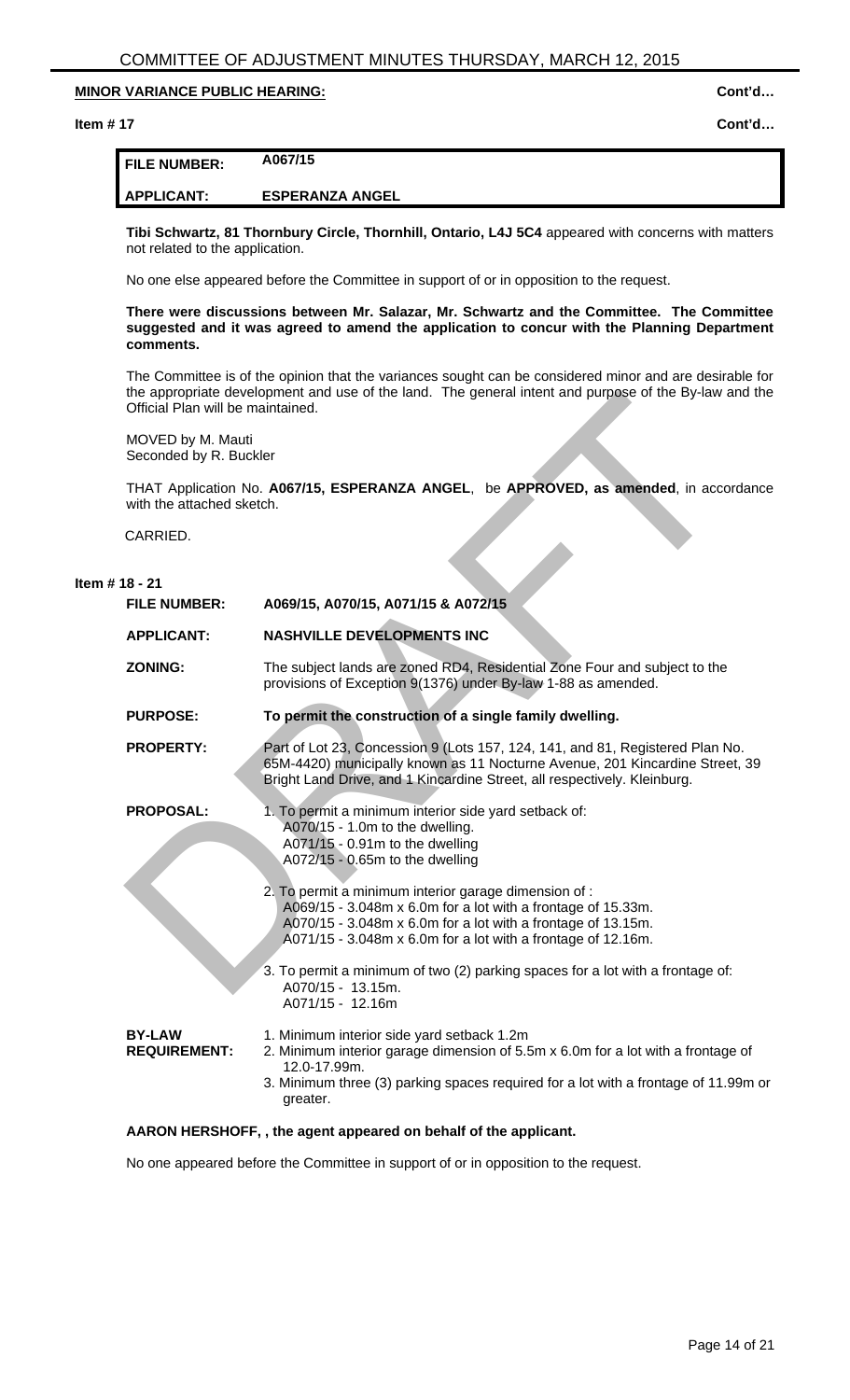# **Item # 18 - 21** Cont'd...

| <b>FILE NUMBER:</b> | A069/15, A070/15, A071/15 & A072/15 |
|---------------------|-------------------------------------|
| <b>APPLICANT:</b>   | <b>NASHVILLE DEVELOPMENTS INC</b>   |

The Committee is of the opinion that the variances sought can be considered minor and are desirable for the appropriate development and use of the land. The general intent and purpose of the By-law and the Official Plan will be maintained.

MOVED by M. Mauti Seconded by H. Zheng

# **Item # 22 - 23**

| accordance with the attached sketch. | THAT Application No. A069/15 to A072/15, NASHVILLE DEVELOPMENTS INC., be APPROVED, in                                                                                                                            |
|--------------------------------------|------------------------------------------------------------------------------------------------------------------------------------------------------------------------------------------------------------------|
| CARRIED.                             |                                                                                                                                                                                                                  |
| 22 - 23                              |                                                                                                                                                                                                                  |
| <b>FILE NUMBER:</b>                  | A073/15 & A074/15                                                                                                                                                                                                |
| <b>APPLICANT:</b>                    | <b>MAJOR RIDGE (ARH) HOMES LTD</b>                                                                                                                                                                               |
| <b>PROPERTY:</b>                     | Part of Lot 22, Concession 2 (Lot 326 & 239, Registered Plan 65M-4425)<br>municipally known as 53 Abner Miles Drive and 11 Horse Rake Road, respectively,<br>Maple.                                              |
| <b>ZONING:</b>                       | The subject lands are zoned RD3, Residential Detached Zone Three, under By-<br>law 1-88 subject to Exception 9(1385) as amended.                                                                                 |
| <b>PURPOSE:</b>                      | To permit the construction of a single family detached dwelling as follows:                                                                                                                                      |
| <b>PROPOSAL:</b>                     | 1. Minimum Rear Yard Setback = 6.92m                                                                                                                                                                             |
| <b>BY-LAW</b><br><b>REQUIREMENT:</b> | 1. Minimum Rear Yard Setback = 7.5m                                                                                                                                                                              |
|                                      | ROBERT KIYONAGA, the agent appeared on behalf of the applicant.                                                                                                                                                  |
|                                      | No one appeared before the Committee in support of or in opposition to the request.                                                                                                                              |
| Official Plan will be maintained.    | The Committee is of the opinion that the variances sought can be considered minor and are desirable for<br>the appropriate development and use of the land. The general intent and purpose of the By-law and the |
| MOVED by M. Mauti                    |                                                                                                                                                                                                                  |

# **ROBERT KIYONAGA, the agent appeared on behalf of the applicant.**

MOVED by M. Mauti Seconded by R. Buckler

THAT Application Nos. **A073/15 & A074/15, MAJOR RIDGE (ARH) HOMES LTD**, be **APPROVED**, in accordance with the attached sketch.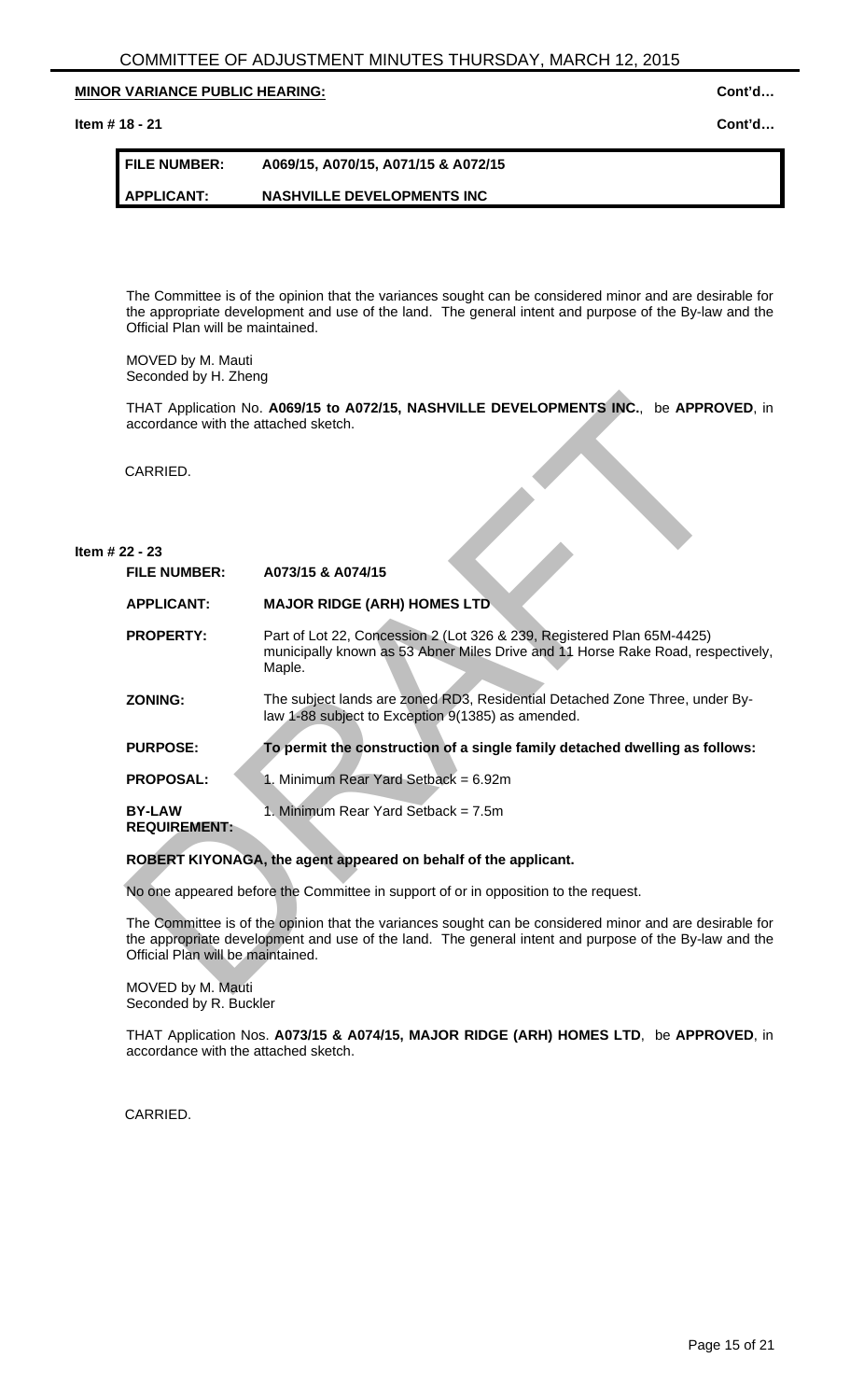| <b>FILE NUMBER:</b>                         | A075/15                                                                                                                                                                                                          |
|---------------------------------------------|------------------------------------------------------------------------------------------------------------------------------------------------------------------------------------------------------------------|
| <b>APPLICANT:</b>                           | <b>ALFONSO MARCO SANTINO</b>                                                                                                                                                                                     |
| <b>PROPERTY:</b>                            | Part of Lot 20, Concession 6 (Lot 52, Registered Plan 65M-4140) municipally<br>known as 72 Via Sant Agostino, Woodbridge.                                                                                        |
| <b>ZONING:</b>                              | The subject lands are zoned RD3, Residential Detached Zone Three, and subject<br>to the provisions of Exception 9(1280) under By-law 1-88 as amended.                                                            |
| <b>PURPOSE:</b>                             | To permit the construction of a gazebo/cabana at the rear of an existing<br>residential property.                                                                                                                |
| <b>PROPOSAL:</b>                            | 1. To permit a minimum rear yard setback of 3.0 metres to the accessory building.<br>2. To permit a maximum building height of 3.2 metres to the nearest part of the<br>roof for the accessory building.         |
| <b>BY-LAW</b><br><b>REQUIREMENT:</b>        | 1. A minimum rear yard setback of 7.5 metres is required.<br>2. A maximum building height of 3.0 metres is permitted to the nearest part of the<br>roof.                                                         |
|                                             | ALFONSO MARCO SANTINO, the applicant appeared on his own behalf.                                                                                                                                                 |
|                                             | No one appeared before the Committee in support of or in opposition to the request.                                                                                                                              |
| Official Plan will be maintained.           | The Committee is of the opinion that the variances sought can be considered minor and are desirable for<br>the appropriate development and use of the land. The general intent and purpose of the By-law and the |
| MOVED by J. Cesario<br>Seconded by H. Zheng |                                                                                                                                                                                                                  |
| attached sketch.                            | THAT Application No. A075/15, ALFONSO MARCO SANTINO, be APPROVED, in accordance with the                                                                                                                         |
| CARRIED.                                    |                                                                                                                                                                                                                  |
| 13                                          | Cont'd                                                                                                                                                                                                           |
| <b>FILE NUMBER:</b>                         | A061/15                                                                                                                                                                                                          |
| <b>APPLICANT:</b>                           | <b>TORONTO HEBREW MEMORIAL PARK</b>                                                                                                                                                                              |
|                                             | Mr. Fujiwara, Mr. Greenbaum and Mr. Kenedy returned and spoke with the Committee.                                                                                                                                |
| Official Plan will be maintained.           | The Committee is of the opinion that the variances sought can be considered minor and are desirable for<br>the appropriate development and use of the land. The general intent and purpose of the By-law and the |
| MOVED by M. Mauti<br>Seconded by R. Buckler |                                                                                                                                                                                                                  |

## **ALFONSO MARCO SANTINO, the applicant appeared on his own behalf.**

**Item # 13 Cont'd…** 

THAT Application No. **A061/15, TORONTO HEBREW MEMORIAL PARK**, be **APPROVED,** in accordance with the sketches attached and subject to the following conditions:

- 1. A report is to be provided by a qualified person in regards to the septic capacity to accept additional flow from the proposed additions, if required, to the satisfaction of the Building Standards Department.
- 2. The applicant submits the variance application fee of \$85.00 payable to the Toronto and Region Conservation Authority, if required, to the satisfaction of the Toronto and Region Conservation Authority.
- 3. That if the condition(s) listed above is/are not fulfilled and the Building Permit is not applied for within twelve (12) months of the date this decision becomes final and binding, the said decision shall expire and shall be deemed to have been annulled and rescinded by the Committee**. (PLEASE NOTE THAT THIS TIME PERIOD CANNOT BE EXTENDED IN ANY WAY, FAILURE TO MEET THIS DEADLINE WILL RESULT IN REQUIRING A NEW APPLICATION AND FEE.)**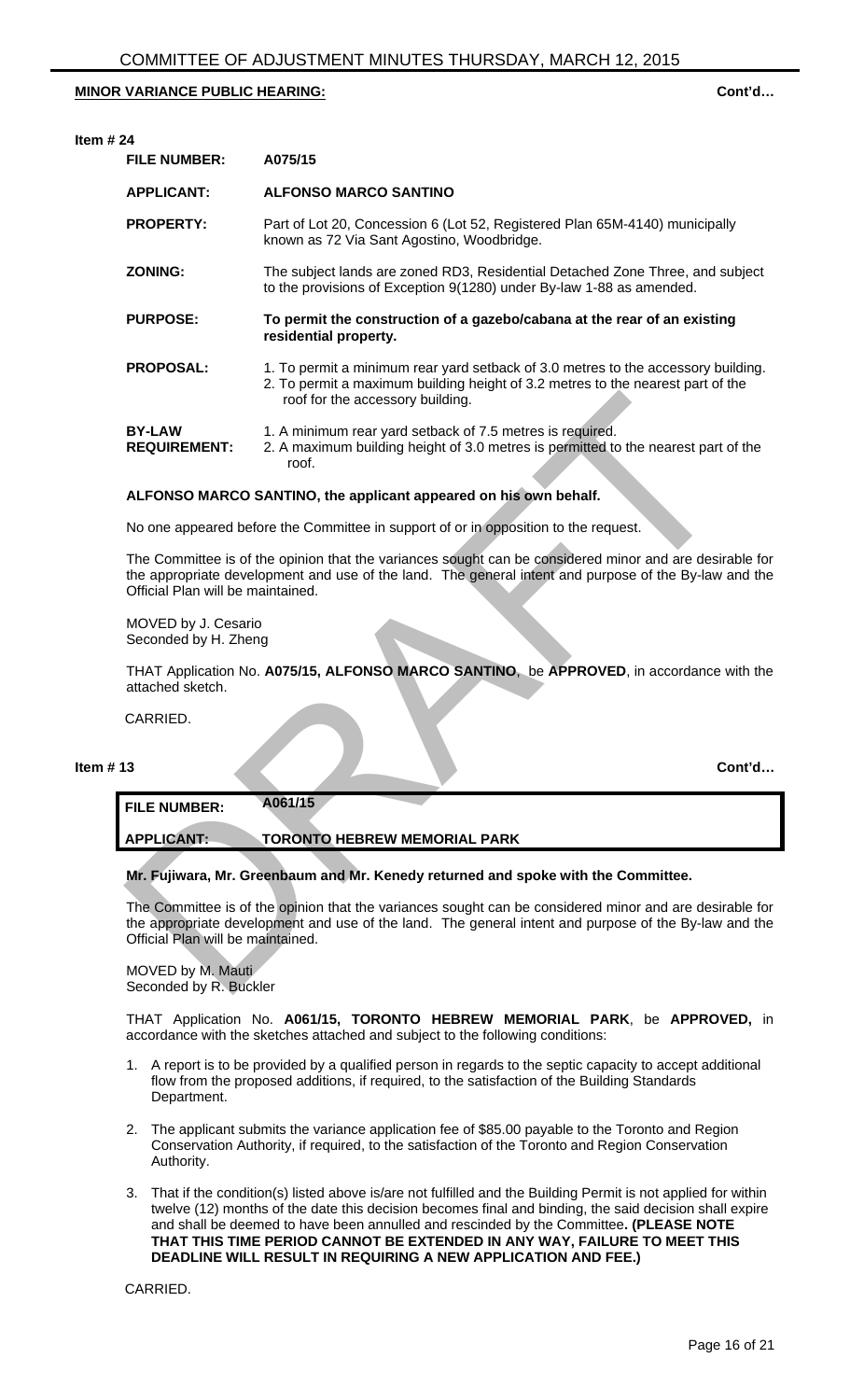| Item $#26$                           |                                                                                                                                                                                                                                                                                                                                                                                                    |
|--------------------------------------|----------------------------------------------------------------------------------------------------------------------------------------------------------------------------------------------------------------------------------------------------------------------------------------------------------------------------------------------------------------------------------------------------|
| <b>FILE NUMBER:</b>                  | A077/15                                                                                                                                                                                                                                                                                                                                                                                            |
| <b>APPLICANT:</b>                    | <b>GIUSEPPE VARONE</b>                                                                                                                                                                                                                                                                                                                                                                             |
| <b>PROPERTY:</b>                     | Part of Lot 12, Concession 7 (Lot 27, Registered Plan 65M-4282) municipally<br>known as 68 Sarracini Crescent, Woodbridge.                                                                                                                                                                                                                                                                         |
| <b>ZONING:</b>                       | The subject lands are zoned R1, Residential Zone and subject to the provisions of<br>Exception 9(1321) under By-law 1-88 as amended.                                                                                                                                                                                                                                                               |
| <b>PURPOSE:</b>                      | To permit the construction of a rear yard cabana and trellis. Also, to permit<br>the maintenance of the existing dwelling and air conditioning unit.                                                                                                                                                                                                                                               |
| <b>PROPOSAL:</b>                     | 1. To permit a minimum rear yard setback of 1.829m to the cabana.<br>2. To permit a minimum interior side yard setback of 0.076m to the trellis.<br>3. To permit a minimum interior side yard setback of 0.204m to the central air<br>conditioning unit (A/C).<br>4. To permit a maximum lot coverage of 46.4%.<br>5. To permit a minimum front yard setback of 5.241m to the covered front porch. |
| <b>BY-LAW</b><br><b>REQUIREMENT:</b> | 1. Minimum rear yard setback 7.5m (cabana).<br>2. Minimum interior side yard setback 2.438m (trellis).<br>3. Minimum interior side yard setback 1.2m (A/C).<br>4. Maximum lot coverage 40%.<br>5. Minimum front yard setback 6.0m (to covered front porch).                                                                                                                                        |

# **THEO KELAIDITIS, the agent appeared on behalf of the applicant.**

# **Item # 27**

|                                             | conditioning unit (A/C).<br>4. To permit a maximum lot coverage of 46.4%.<br>5. To permit a minimum front yard setback of 5.241m to the covered front porch.                                                                                                                                                    |
|---------------------------------------------|-----------------------------------------------------------------------------------------------------------------------------------------------------------------------------------------------------------------------------------------------------------------------------------------------------------------|
| <b>BY-LAW</b><br><b>REQUIREMENT:</b>        | 1. Minimum rear yard setback 7.5m (cabana).<br>2. Minimum interior side yard setback 2.438m (trellis).<br>3. Minimum interior side yard setback 1.2m (A/C).<br>4. Maximum lot coverage 40%.<br>5. Minimum front yard setback 6.0m (to covered front porch).                                                     |
|                                             | THEO KELAIDITIS, the agent appeared on behalf of the applicant.                                                                                                                                                                                                                                                 |
|                                             | No one appeared before the Committee in support of or in opposition to the request.                                                                                                                                                                                                                             |
| Official Plan will be maintained.           | The Committee is of the opinion that the variances sought can be considered minor and are desirable for<br>the appropriate development and use of the land. The general intent and purpose of the By-law and the                                                                                                |
| MOVED by H. Zheng<br>Seconded by J. Cesario |                                                                                                                                                                                                                                                                                                                 |
| sketch                                      | THAT Application No. A077/15, GIUSEPPE VARONE, be APPROVED, in accordance with the attached                                                                                                                                                                                                                     |
| CARRIED.                                    |                                                                                                                                                                                                                                                                                                                 |
| 27                                          |                                                                                                                                                                                                                                                                                                                 |
| <b>FILE NUMBER:</b>                         | A078/15                                                                                                                                                                                                                                                                                                         |
| <b>APPLICANT:</b>                           | <b>SERGIO VARONE</b>                                                                                                                                                                                                                                                                                            |
| <b>PROPERTY:</b>                            | Part of Lot 12, Concession 7 (Lot 25, Registered Plan 65M-4282) municipally<br>known as 56 Sarracini Crescent, Woodbridge.                                                                                                                                                                                      |
| <b>ZONING:</b>                              | The subject lands are zoned R1, Residential Zone and subject to the provisions of<br>Exception 9(1321) under By-law 1-88 as amended.                                                                                                                                                                            |
| <b>PURPOSE:</b>                             | To permit the construction of a rear yard cabana.                                                                                                                                                                                                                                                               |
| <b>PROPOSAL:</b>                            | 1. To permit a minimum rear yard setback of 1.829 to the cabana.<br>2. To permit a minimum interior side yard setback of 0.2m to the central air<br>conditioning unit (A/C).<br>3. To permit a maximum lot coverage of 40.4%.<br>4. To permit a minimum front yard setback of 5.83m to the covered front porch. |
| <b>BY-LAW</b><br><b>REQUIREMENT:</b>        | 1. Minimum rear yard setback 7.5m (cabana).<br>2. Minimum interior side yard setback 1.2m (A/C).<br>3. Maximum lot coverage 40%.<br>4. Minimum front yard setback 6.0m (to covered front porch).                                                                                                                |
|                                             |                                                                                                                                                                                                                                                                                                                 |

# **THEO KELAIDITIS, the agent appeared on behalf of the applicant.**

No one appeared before the Committee in support of or in opposition to the request.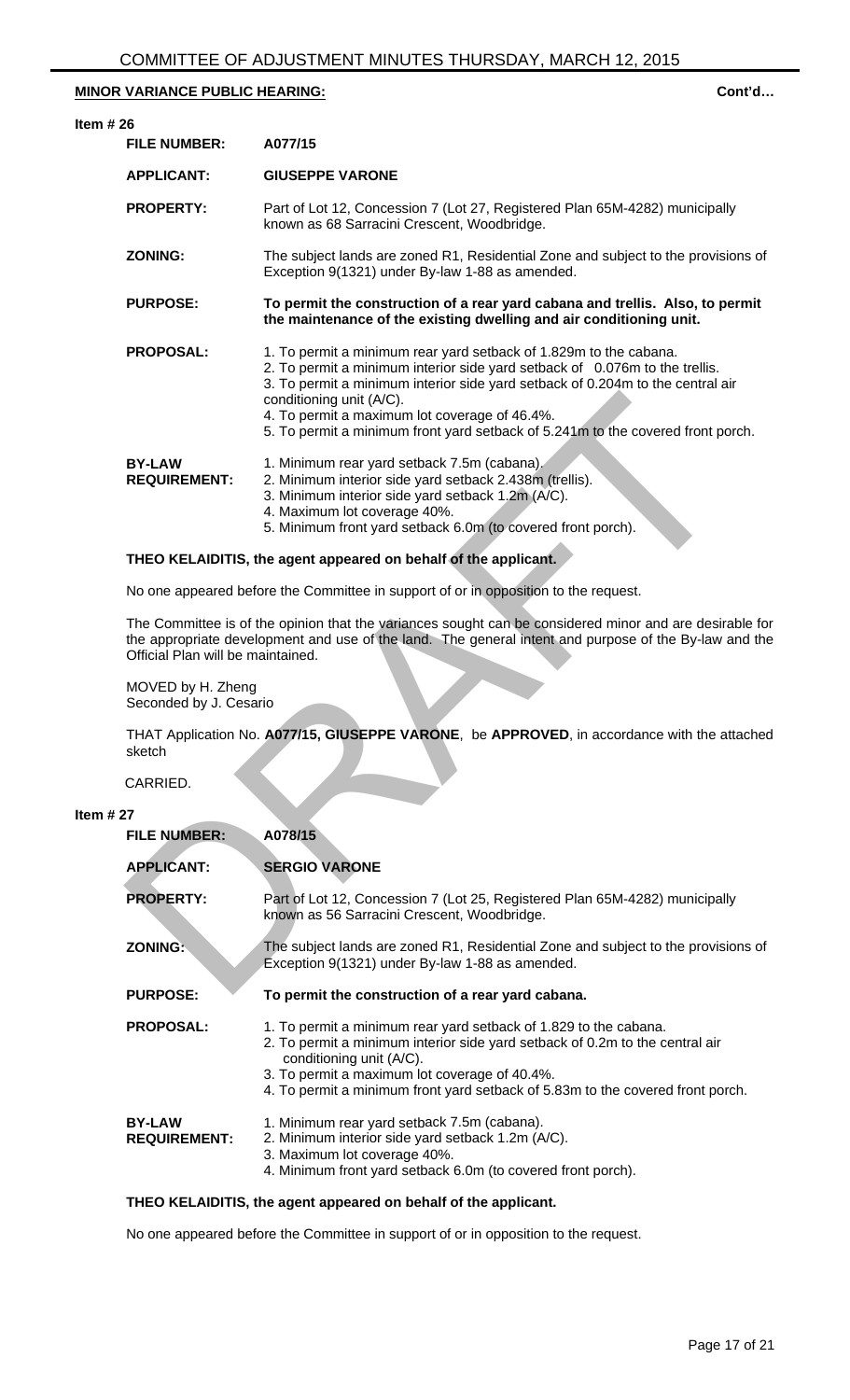#### **Item # 27 Cont'd…**

| <b>FILE NUMBER:</b> | A078/15              |
|---------------------|----------------------|
| APPLICANT:          | <b>SERGIO VARONE</b> |

The Committee is of the opinion that the variances sought can be considered minor and are desirable for the appropriate development and use of the land. The general intent and purpose of the By-law and the Official Plan will be maintained.

MOVED by H. Zheng Seconded by J. Cesario

THAT Application No. **A078/15, SERGIO VARONE**, be **APPROVED**, in accordance with the attached sketch

# **Previously adjourned from the January 29, 2015 meeting.**

| CARRIED.                                                 |                                                                                                                                                                                                                                                                                                                                                                                                                                                                                                                                                                                                                                                                                                                                                                                                                                                                                                                                                                                                                                                                                                                                                                                                                                                                                                                                                                                                  |
|----------------------------------------------------------|--------------------------------------------------------------------------------------------------------------------------------------------------------------------------------------------------------------------------------------------------------------------------------------------------------------------------------------------------------------------------------------------------------------------------------------------------------------------------------------------------------------------------------------------------------------------------------------------------------------------------------------------------------------------------------------------------------------------------------------------------------------------------------------------------------------------------------------------------------------------------------------------------------------------------------------------------------------------------------------------------------------------------------------------------------------------------------------------------------------------------------------------------------------------------------------------------------------------------------------------------------------------------------------------------------------------------------------------------------------------------------------------------|
|                                                          | Joe Cesario left the Committee Room due to the previously announced declaration of interest.                                                                                                                                                                                                                                                                                                                                                                                                                                                                                                                                                                                                                                                                                                                                                                                                                                                                                                                                                                                                                                                                                                                                                                                                                                                                                                     |
|                                                          | Previously adjourned from the January 29, 2015 meeting.                                                                                                                                                                                                                                                                                                                                                                                                                                                                                                                                                                                                                                                                                                                                                                                                                                                                                                                                                                                                                                                                                                                                                                                                                                                                                                                                          |
| Item $#28$<br><b>FILE NUMBER:</b>                        | A004/15                                                                                                                                                                                                                                                                                                                                                                                                                                                                                                                                                                                                                                                                                                                                                                                                                                                                                                                                                                                                                                                                                                                                                                                                                                                                                                                                                                                          |
| <b>APPLICANT:</b>                                        | <b>GIOVANNI CHIODO</b>                                                                                                                                                                                                                                                                                                                                                                                                                                                                                                                                                                                                                                                                                                                                                                                                                                                                                                                                                                                                                                                                                                                                                                                                                                                                                                                                                                           |
| <b>PROPERTY:</b>                                         | Part of Lot 8, Concession 8 (Lot 8, Registered Plan 65M-2844) municipally known<br>as 310 Mapes Avenue, Woodbridge                                                                                                                                                                                                                                                                                                                                                                                                                                                                                                                                                                                                                                                                                                                                                                                                                                                                                                                                                                                                                                                                                                                                                                                                                                                                               |
| <b>ZONING:</b>                                           | The subject lands are zoned R3, Residential Zone under By-law 1-88 as amended.                                                                                                                                                                                                                                                                                                                                                                                                                                                                                                                                                                                                                                                                                                                                                                                                                                                                                                                                                                                                                                                                                                                                                                                                                                                                                                                   |
| <b>PURPOSE:</b>                                          | To permit the maintenance of an existing covered porch, shed, patio and<br>driveway width, as follows:                                                                                                                                                                                                                                                                                                                                                                                                                                                                                                                                                                                                                                                                                                                                                                                                                                                                                                                                                                                                                                                                                                                                                                                                                                                                                           |
| <b>PROPOSAL:</b><br><b>BY-LAW</b><br><b>REQUIREMENT:</b> | To maintain a minimum rear yard setback of 5.885m to the addition.<br>1.<br>To maintain a minimum exterior side yard setback of 0.0m to the addition.<br>2.<br>3. To maintain a maximum lot coverage of 53.6%.<br>To maintain a maximum driveway width of 16.79m.<br>4.<br>To maintain a maximum width of 7.005 at the street curb and curb cut.<br>5.<br>To maintain a maximum width of 9.539m for the portion of the driveway<br>6.<br>between the street line and the street curb.<br>To maintain a minimum front yard landscaped area of 9%.<br>7.<br>To maintain a minimum soft front yard landscaped area (of the 50% front yard<br>8.<br>area required to be landscaped) of 18%.<br>To maintain a minimum exterior side yard setback of 0.610m to the shed.<br>9.<br>Minimum rear yard setback 7.5m (to addition).<br>1.<br>Minimum exterior side yard setback 4.5m (to addition).<br>2/<br>3. Maximum lot coverage 40%.<br>Maximum driveway width 9.0m.<br>4 <sup>2</sup><br>Maximum width 6.0m at the street curb and curb cut.<br>5.<br>Maximum width 6.0m for the portion of the driveway between the street line<br>6.<br>and the street curb.<br>Minimum required front yard landscaped area 50%.<br>7.<br>Minimum soft front yard landscaped area (of the 50% front yard area required<br>8.<br>to be landscaped) 60%.<br>Minimum exterior side yard setback 4.5m (to shed).<br>9. |
| <b>BACKGROUND</b><br><b>INFORMATION:</b>                 | <b>Other Planning Act Applications</b><br>The land which is the subject in this application was also the subject of another application<br>under the Planning Act:<br>Minor Variance Applications:<br>A276/11 - APPROVED October 6, 2011 - 5.885m rear yard setback to covered unenclosed<br>deck; 1m exterior side yard setback to covered unenclosed porch; lot coverage 50.7%<br>A112/06 - APPROVED April 6, 2006 - 5m rear yard setback to solarium; 4.65m rear yard<br>setback to chimney pilaster; 1m exterior side yard setback to covered porch; lot coverage<br>49%.                                                                                                                                                                                                                                                                                                                                                                                                                                                                                                                                                                                                                                                                                                                                                                                                                    |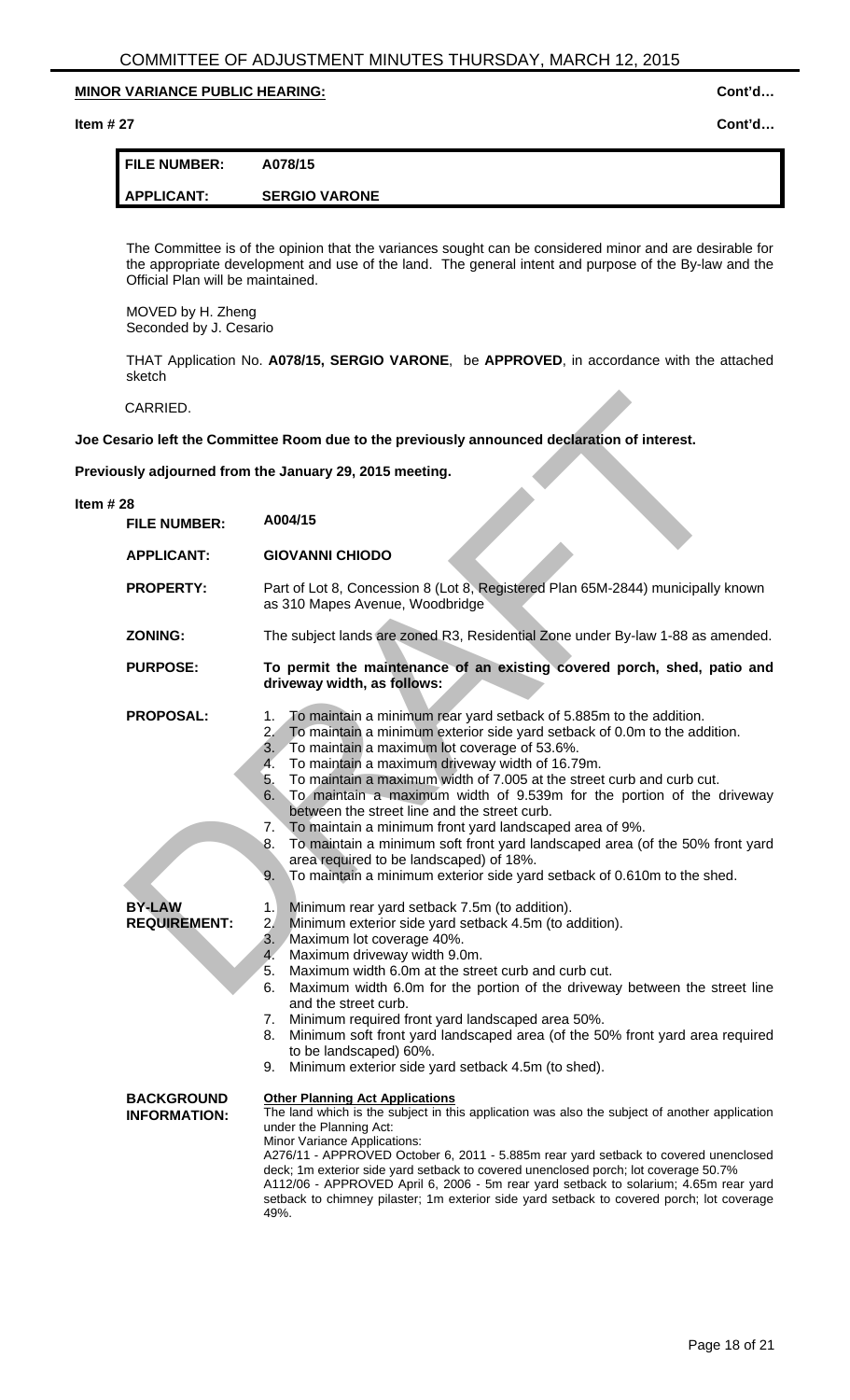**Previously adjourned from the January 29, 2015 meeting.** 

**Item # 28 Cont'd…** 

| <b>FILE NUMBER:</b> | A004/15                |
|---------------------|------------------------|
| APPLICANT:          | <b>GIOVANNI CHIODO</b> |

**PAUL CARAVAGGIO, the agent appeared on behalf of the applicant gave a submission regarding the request.**

No one appeared before the Committee in support of or in opposition to the request.

**There were discussions between Mr. Caravaggio and the Committee. The Committee suggested and it was agreed to adjourn the application as per the request of Engineering Department, due to current weather conditions impeding their ability to conduct a site visit.** 

# **Joe Cesario returned to the Committee Room.**

**Previously adjourned from the January 15, 2015, January 29, 2015 & February 12, 2015 meetings.** 

#### **Item # 29**

| MOVED by M. Mauti<br>Seconded by R. Buckler |                                                                                                                                                                                                                        |
|---------------------------------------------|------------------------------------------------------------------------------------------------------------------------------------------------------------------------------------------------------------------------|
|                                             | THAT Application No. A004/15, GIOVANNI CHIODO, be ADJOURNED to the April 30, 2015 meeting.                                                                                                                             |
| CARRIED.                                    |                                                                                                                                                                                                                        |
| sario returned to the Committee Room.       |                                                                                                                                                                                                                        |
|                                             | usly adjourned from the January 15, 2015, January 29, 2015 & February 12, 2015 meetings.                                                                                                                               |
| <b>FILE NUMBER:</b>                         | A008/15                                                                                                                                                                                                                |
| <b>APPLICANT:</b>                           | FEREYDOUN (FRED) FARSAD & NAYYER MEIBODI                                                                                                                                                                               |
| <b>PROPERTY:</b>                            | Part of Lot 5, Concession 9, municipally known as 7500 Highway 27, Unit 22,<br>Woodbridge.                                                                                                                             |
| <b>ZONING:</b>                              | The subject lands are zoned EM3, Retail Warehouse Employment Area Zone and<br>subject to the provisions of Exception 9(1013) under By-law 1-88 as amended.                                                             |
| <b>PURPOSE:</b>                             | To permit a change of use within Unit 22, of an existing two storey<br>commercial building.                                                                                                                            |
| <b>PROPOSAL:</b>                            | 1. To permit the Business and Professional Office of a Regulated Health<br>Professional.<br>To permit a minimum of 386 parking spaces.<br>2.                                                                           |
| <b>BY-LAW</b><br><b>REQUIREMENT:</b>        | 1. A Business and Professional Office is permitted not including a Regulated<br><b>Health Professional.</b><br>Minimum 390 parking spaces required.<br>2.1                                                             |
| <b>BACKGROUND</b><br><b>INFORMATION:</b>    | <b>Other Planning Act Applications</b><br>The land which is the subject in this application was also the subject of another application<br>under the Planning Act:                                                     |
|                                             | <b>MINOR VARIANCE APPLICATION:</b><br>A079/11 - APPROVED March 24, 2011 - 2nd floor mezzanine (Unit 9, Building A) - 386<br>parking spaces for the addition of 127m2 of second floor area for Unit 9,<br>Building 'A'. |

# **FEREYDOUN (FRED) FARSAD, the applicant appeared on his own behalf.**

No one appeared before the Committee in support of or in opposition to the request.

The Committee is of the opinion that the variances sought can be considered minor and are desirable for the appropriate development and use of the land. The general intent and purpose of the By-law and the Official Plan will be maintained.

MOVED by H. Zheng Seconded by R. Buckler

THAT Application No. **A008/15, FEREYDOUN (FRED) FARSAD & NAYYER MEIBODI**, be **APPROVED**, in accordance with the attached sketch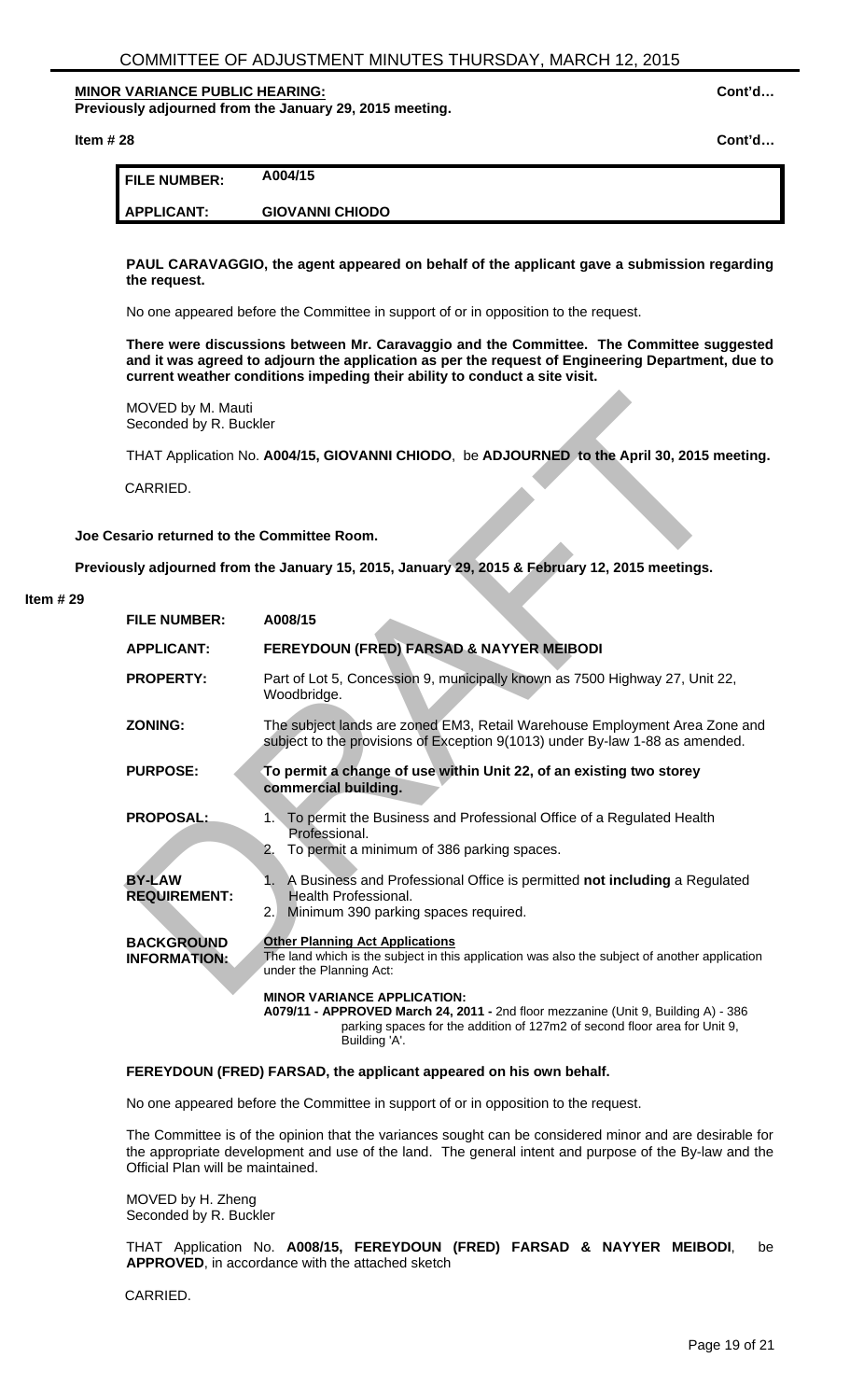**Previously adjourned from the February 12 and 26, 2015 meetings.** 

| Item $#30$ |                                      |                                                                                                                                                                                           |
|------------|--------------------------------------|-------------------------------------------------------------------------------------------------------------------------------------------------------------------------------------------|
|            | <b>FILE NUMBER:</b>                  | A034/15                                                                                                                                                                                   |
|            | <b>APPLICANT:</b>                    | <b>CHRIS and KRISTA DIMMELL</b>                                                                                                                                                           |
|            | <b>PROPERTY:</b>                     | Part of Lot 22, Concession 6 (Lot 183, Registered Plan No. 65M-4291) municipally<br>known as 153 Antorisa Avenue, Woodbridge                                                              |
|            | <b>ZONING:</b>                       | The subject lands are zoned RD3, Residential Detached Zone Three and subject<br>to the provisions of Exception 9(1291) under By-law 1-88 as amended.                                      |
|            | <b>PURPOSE:</b>                      | To permit the construction of swimming pool equipment and maintenance to the<br>$a/c$ unit.                                                                                               |
|            | <b>PROPOSAL:</b>                     | 1. To permit a minimum 0.89m interior side yard setback to the pool equipment.<br>2. To maintain a minimum 1.0m interior side yard setback to the central air<br>conditioning unit (A/C). |
|            | <b>BY-LAW</b><br><b>REQUIREMENT:</b> | 1. Minimum 1.2m interior side yard setback (to pool equipment).<br>2. Minimum 1.2m interior side yard setback (to A/C).                                                                   |

#### **JOHN EVERY, the agent appeared on behalf of the applicant.**

# **Previously adjourned from the February 26, 2015 meeting.**

#### **Item # 32**

|                                             | 2. To maintain a minimum 1.0m interior side yard setback to the central air<br>conditioning unit (A/C).                                                                                                                                                                                            |
|---------------------------------------------|----------------------------------------------------------------------------------------------------------------------------------------------------------------------------------------------------------------------------------------------------------------------------------------------------|
| <b>BY-LAW</b><br><b>REQUIREMENT:</b>        | 1. Minimum 1.2m interior side yard setback (to pool equipment).<br>2. Minimum 1.2m interior side yard setback (to A/C).                                                                                                                                                                            |
|                                             | JOHN EVERY, the agent appeared on behalf of the applicant.                                                                                                                                                                                                                                         |
|                                             | No one appeared before the Committee in support of or in opposition to the request.                                                                                                                                                                                                                |
| Official Plan will be maintained.           | The Committee is of the opinion that the variances sought can be considered minor and are desirable for<br>the appropriate development and use of the land. The general intent and purpose of the By-law and the                                                                                   |
| MOVED by H. Zheng<br>Seconded by R. Buckler |                                                                                                                                                                                                                                                                                                    |
| attached sketch.                            | THAT Application No. A034/15, CHRIS and KRISTA DIMMELL, be APPROVED, in accordance with the                                                                                                                                                                                                        |
| CARRIED.                                    |                                                                                                                                                                                                                                                                                                    |
|                                             | sly adjourned from the February 26, 2015 meeting.                                                                                                                                                                                                                                                  |
|                                             |                                                                                                                                                                                                                                                                                                    |
| 2١<br><b>FILE NUMBER:</b>                   | A056/15                                                                                                                                                                                                                                                                                            |
| <b>APPLICANT:</b>                           | <b>GURBACHAN and NIRMAL WALIA</b>                                                                                                                                                                                                                                                                  |
| <b>PROPERTY:</b>                            | Part of Lot 21, Concession 4, municipally known as 10020 Keele Street, Maple.                                                                                                                                                                                                                      |
| <b>ZONING:</b>                              | The subject lands are zoned C1, Restricted Commercial Zone under By-law 1-88<br>as amended.                                                                                                                                                                                                        |
| <b>PURPOSE:</b>                             | To permit the construction of a spa and offices.                                                                                                                                                                                                                                                   |
| <b>PROPOSAL:</b>                            | 1. To permit a total of 13 parking spaces.<br>2. To permit a minimum front yard landscape strip width of 0.0 metres along the lot<br>line abutting Keele Street.<br>3. To permit a front yard setback of 1.2 metres to the existing building and 0.0<br>metres to the exterior stairs and landing. |

#### **NADEEM IRFAN, the agent appeared on behalf of the applicant.**

No one appeared before the Committee in support of or in opposition to the request.